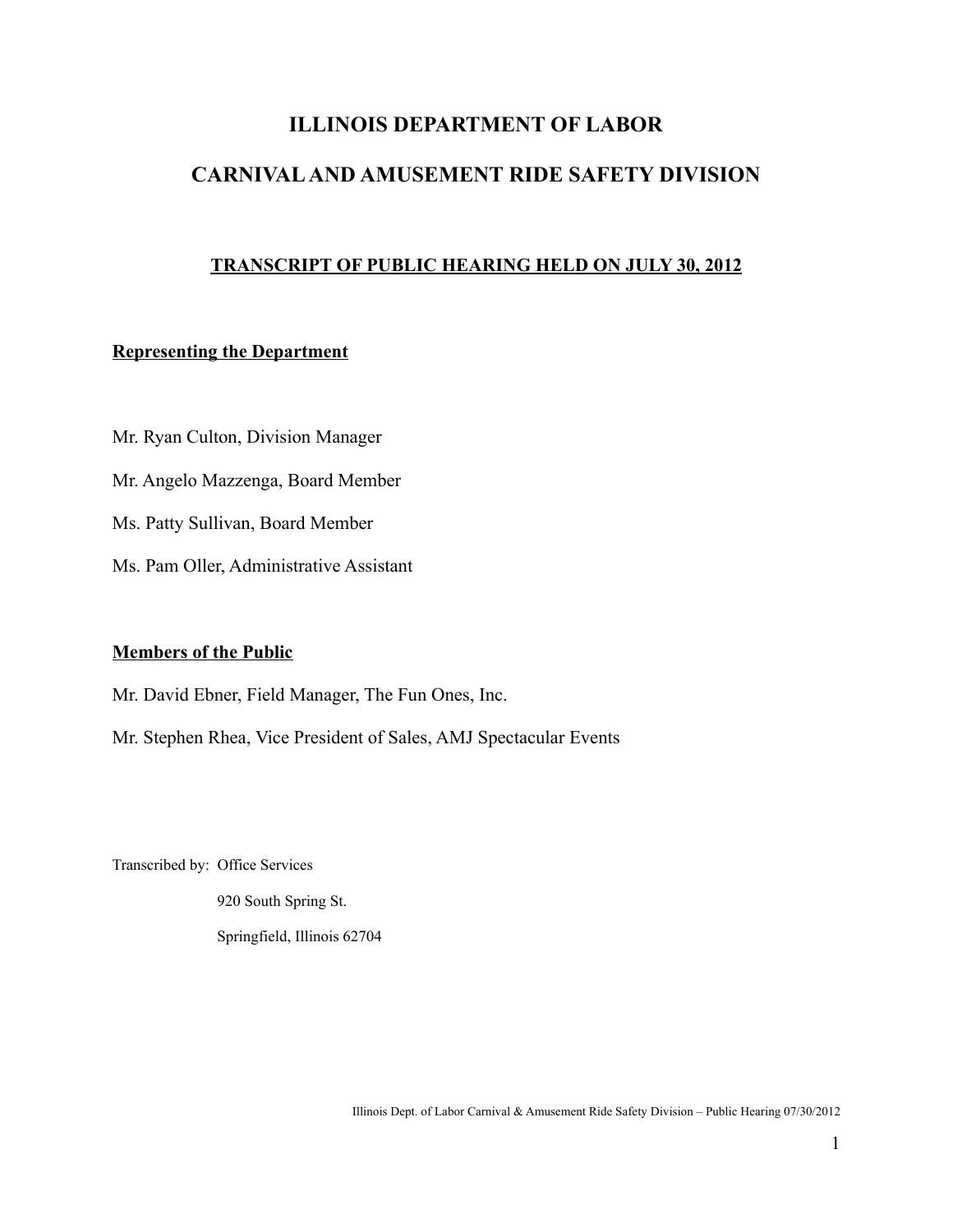MR. CULTON: Well good afternoon everybody, my name is Ryan Culton. I'm sure most of you know me, but I'm the Division Manager for the Carnival Amusement Safety Ride Division and I'm acting today on behalf of the Director of the Department of Labor and the Chair of the CARSA Board, as their agent, for the purpose of a public hearing to receive comments on the proposed changes to zip line rules. That's part 6000 of the Administrative Code and the Carnival and Amusement Ride Safety Act. Specifically 6000.350 – I do have copies of these for your reference if you need one today. I just also want to note, too, that today's proceedings are recorded. I just want to make sure everybody's signed in to the attendance sheet if you haven't done so. If you desire to submit written comments, I'd ask you to do so at this time. Please just make sure that the name of your organization is indicated on the comments so that we can associate them correctly. So with those opening remarks we can begin the public hearing. The second item here on our agenda is just the purpose of the public hearing that I indicated previously. The Carnival Amusement Ride Safety Act Administrative Code requires that a public hearing be held before any rule can be amended. So today we'll be receiving public comments regarding the proposed rule-making. These will amended – the rules that are in front of you today are amended rules from the emergency zip lines that we adopted on June  $1<sup>st</sup>$  of 2012, and those rules are to expire on October 28<sup>th</sup>, 2012 under the Carnival Amusement Ride Safety Act. So that's the purpose. So, just for the record, we'll have a few introductions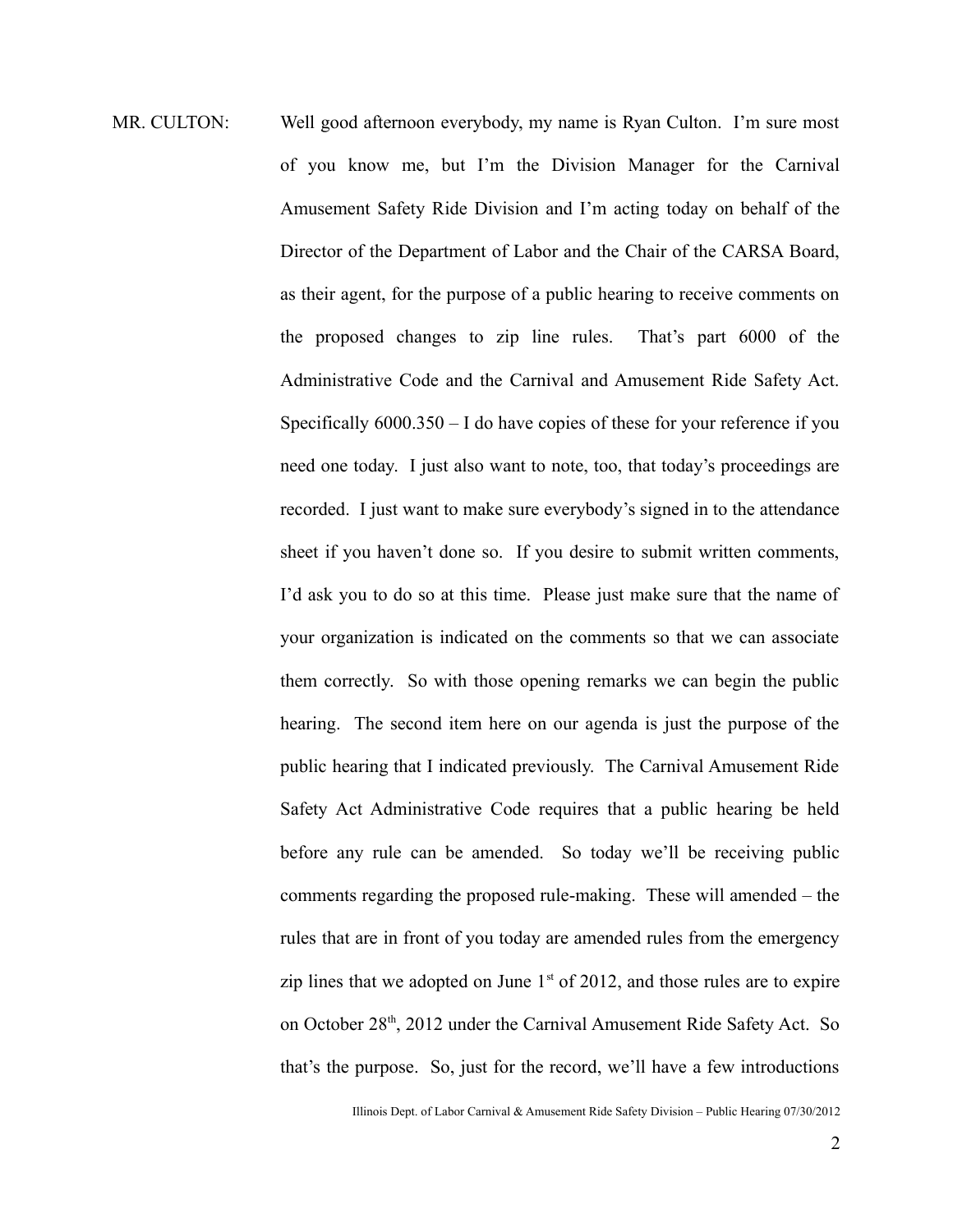here. Of course I introduced myself, but here to my right is Pam Oller. Pam's with the Department of Labor. She's an Administrative Assistant here with the Carnival Division as well as with the Department of Labor overall. Patty Sullivan is a CARSA Board member. She's also the Vice-Chair of the Board. And Angelo Mazzenga here to my left, he's also a board member.

- MS. SULLIVAN: He's our engineering board member.
- MR. CULTON: That's right, engineering board member. And then Stephen if you want to introduce yourself, and Dave?
- MR. RHEA: Stephen Rhea, I own a company called AMJ Spectacular Events and a Moon Jump For You Party rental store.
- MR. EBNER: Dave Ebner, I'm the field manager with The Fun Ones.
- MR. CULTON: Okay, thank you. And just so you guys know, too, that Patty, myself and Angelo were appointed by the Board and the Chair to be a zip line subcommittee and the three of us – that's, we were tasked with forming the group and getting together information and drafting these emergency rules and the proposed rules that you see in front of you. Okay, so those are the introductions and just a little bit of overview/history  $-$  I guess they're actually two separate parts here, but it's kind of one in the same. So at our May  $17<sup>th</sup>$  board meeting, the Department of Labor proposed a draft of the emergency rules governing and regulating the use of zip lines. It determined that zip lines fell under the definition of the Amusement Ride Act and should therefore be regulated by the Department, per the Act. The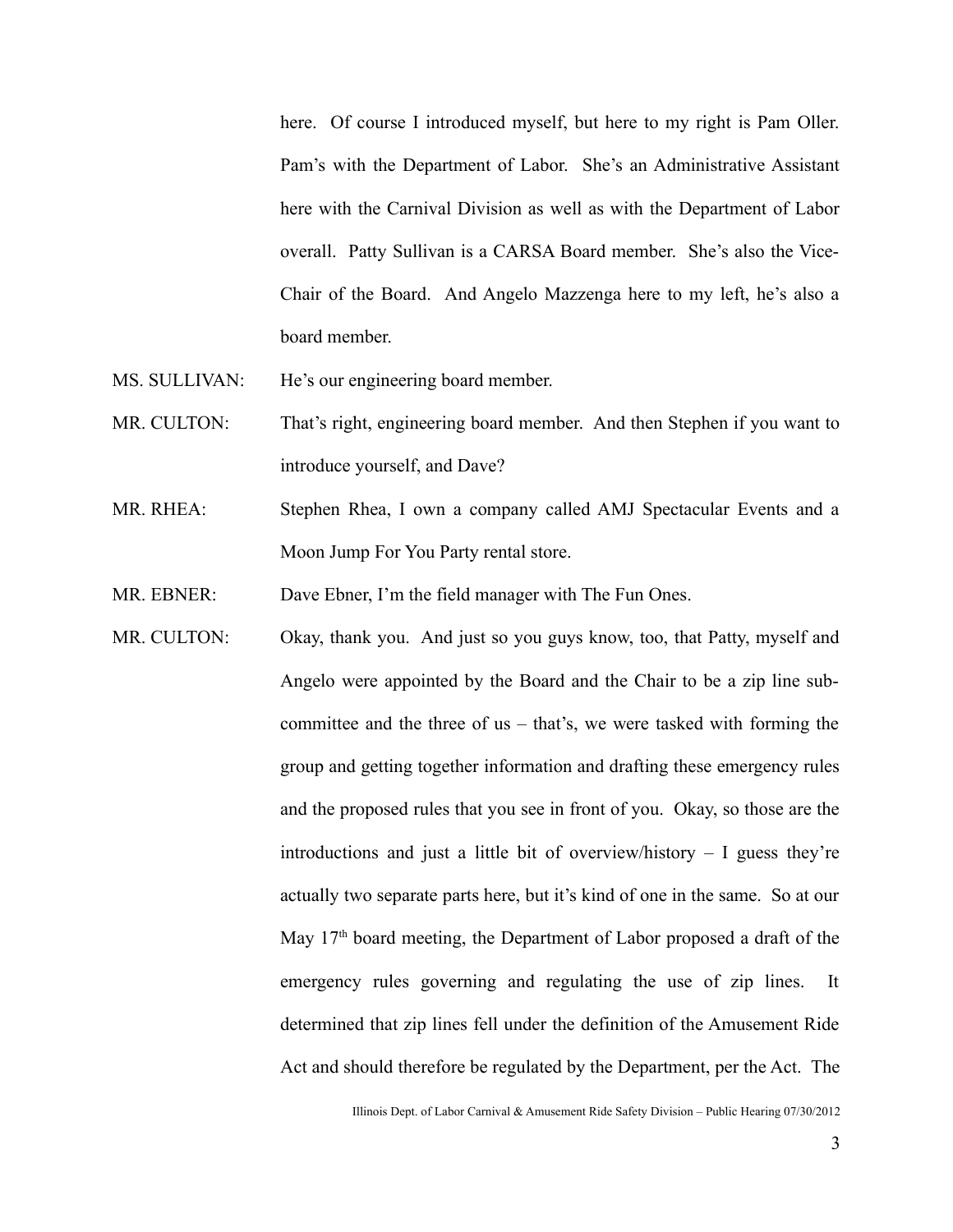Department also became aware of the increased volume of zip lines that were either being constructed at the time or planned to be constructed or soon to be put into service. The emergency rules were used to protect public safety and welfare until more specific rules could be adopted. The American Society for Testing Materials is a widely-adopted standards criteria and is universally accepted across many industries. It is used and adopted by the Department as further guidelines, including but not limited to the design and operations of amusement rides? As you guys know, however, the ASTM is still under review of their standards for zip lines and will not have official standards published until mid-2013 or 2014, is that right?

- MS. SULLIVAN: Mhm. (affirmative)
- MR. CULTON: And the factors stated there caused the Department and the Board to take action in order to protect public safety, and thus the need for the previously adopted emergency rules and proposed permit rules in discussion today. So – and just a little bit of overview on the process of the rules going forward – There are, we're in the first public hearing, I guess I want to call it…

MS. SULLIVAN: Phase.

MR. CULTON: Phase, yeah, thank you. And there's two of them. So the first public hearing phase is, by rule you have to have a public hearing – which is what we're having today. And thirty days have passed, because I think we published it in the paper June  $28<sup>th</sup>$ , is that right?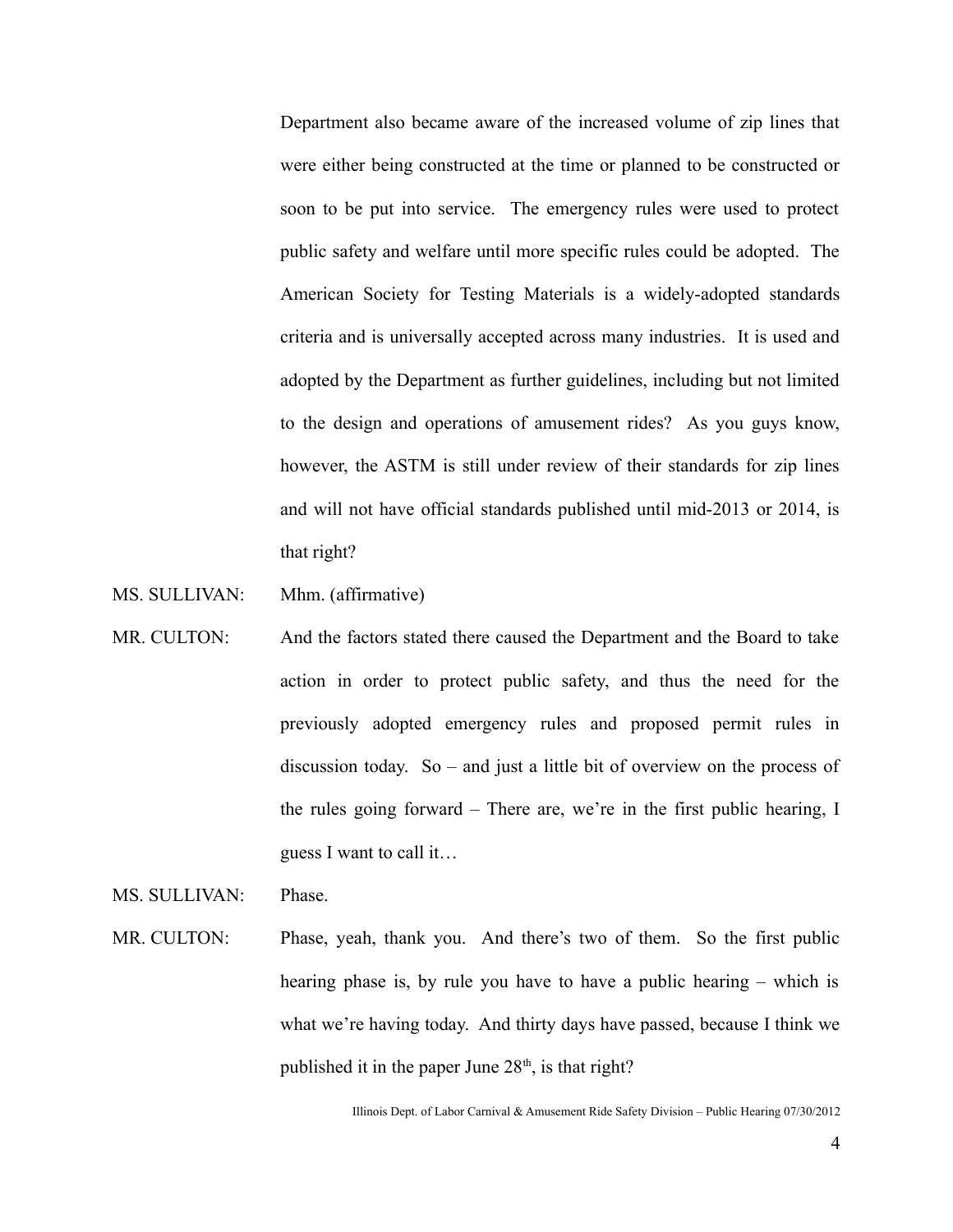MS. SULLIVAN: Exactly 30 days, right.

- MR. CULTON: And then on July  $18<sup>th</sup>$  at our last board meeting, the Board consented to the rules as drafted, so what you have in front of you. So that was part of the process. The Board had to consent to the rules before it can be sent on to JCAR – and I'll get to that in a second – so back to the first phase that we're in. It's a phase where the public comments are accepted and reviewed and (inaudible). So after we have this public hearing today, we take the public comments into consideration and then we can submit the rules as written, as adopted or revised, and send it on to JCAR. And JCAR stands for the Joint Committee for Administrative Review. And it's just a Board of legislators and…
- MS. SULLIVAN: I believe so.
- MR. CULTON: And there's staff that actually review the rules for all of the technicalities of it.
- MS. SULLIVAN: (inaudible)
- MR. CULTON: Yeah, yeah. Attorneys, and so that would be the next step. But that is, that is actually the second public review period and there's 45 days where the rules are actually posted with the Illinois register and people can review it and look at it there while JCAR is reviewing the rules themselves. So then after that 45 days, if there aren't any other objections or questions, and JCAR doesn't have any revisions to send back to the Department, then it can technically be on the ballot to become law at the end of that 45 day period, because it has to be voted on by the legislature.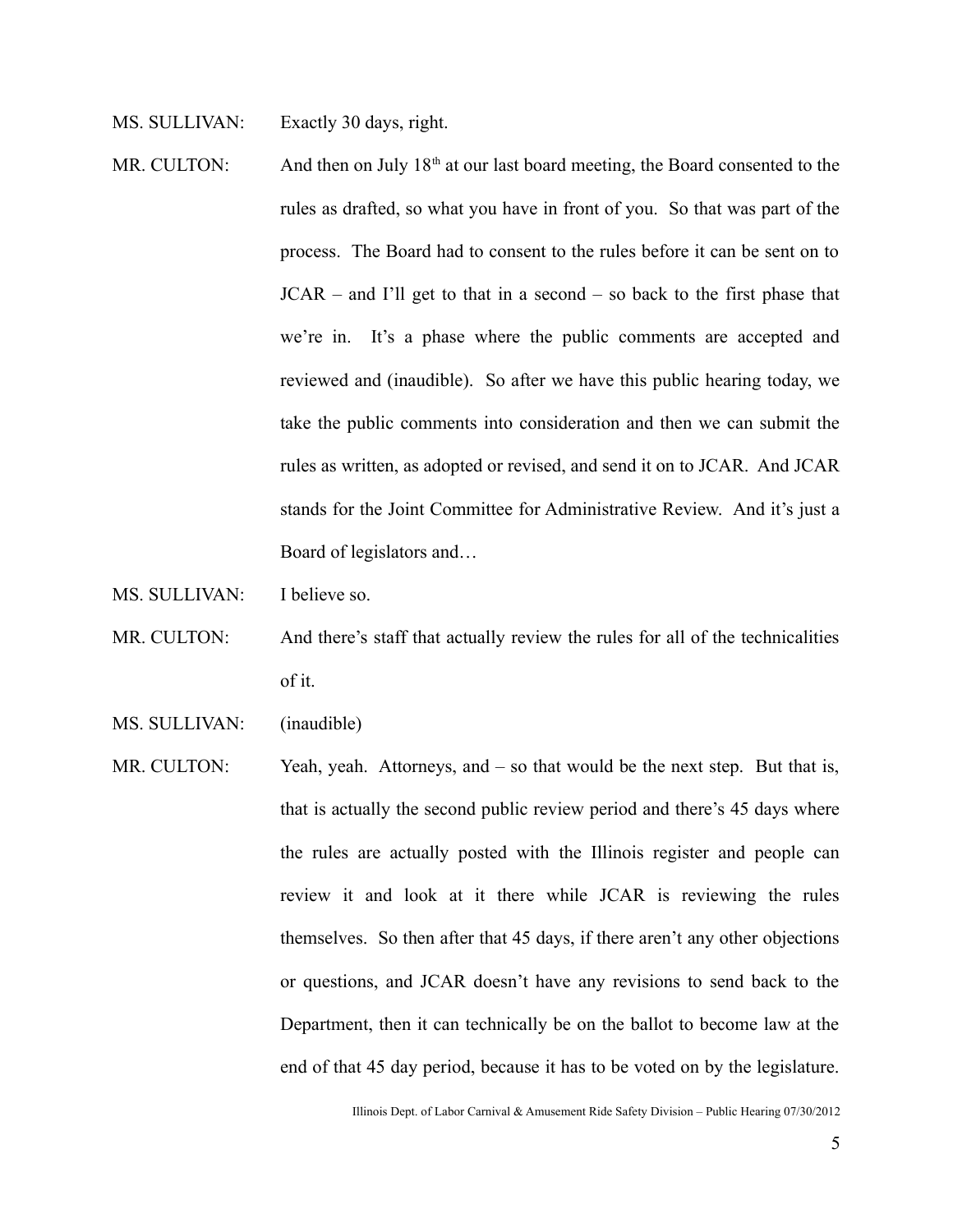So that's where we are right now. So, just to recap, we are in the first public hearing phase today. Any questions on that? Okay. So that's the overview and history, and now we can begin the public hearing. We'll just go over a few of the rules of the road here. Just a few items here for housekeeping on how we're supposed to administer the public hearing. Please hold your questions or comments until you are recognized by me to provide oral testimony. Each person wishing to make public comments will be allowed three minutes and must identify themselves for the court reporter. If any Board member wishes to make a public comment, they shall be allowed to do so. Anyone wishing to provide oral comments must complete a witness registration form. If you have not completed a witness registration form, you will be not be given the opportunity to provide oral comments. If there is anyone here at this time who wishes to submit a witness registration form and has not done so, please do so. Okay? So who wants to go first? Dave or Stephen?

- MR. EBNER: Sure. Dave Ebner with The Fun Ones. Section 6000.350, paragraph D actually let me go ahead and, yeah – D and then Section B under that. Inspection by third-party inspector shall be conducted annually. And I'm wondering what exactly they will be inspecting?
- MR. CULTON: These don't have any page numbers on there, sorry Ed, I apologize so I'm searching. Say the Section again?
- MR. EBNER: 6000.350, letter D, Section 1 paragraph B. An inspection by a third-party inspector shall be conducted annually.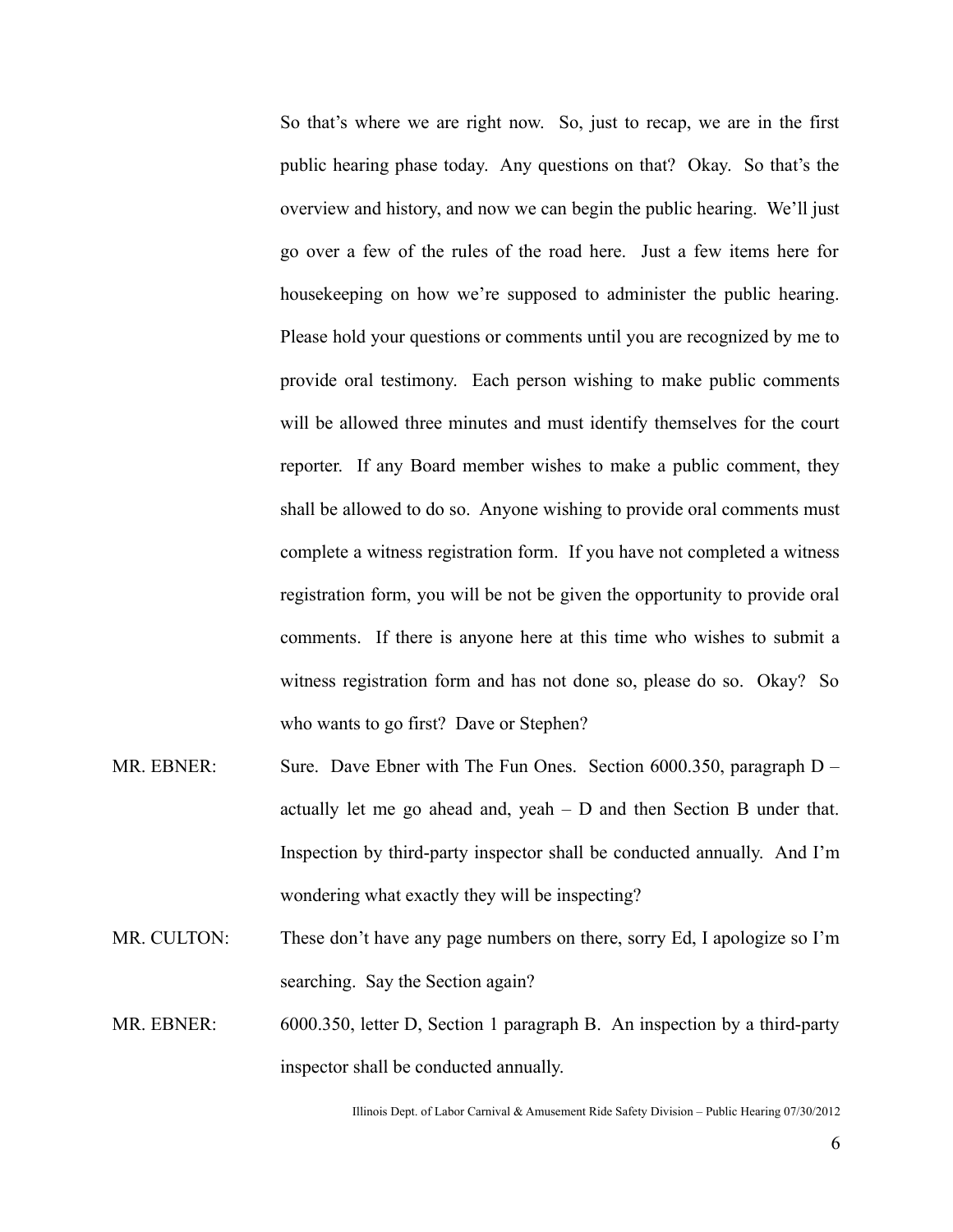- MR. CULTON: Right. Okay, can you state your question again?
- MR. EBNER: What exactly will they be inspecting?

MR. CULTON: Do you guys want me to try to tackle that one...

- MR. MAZZENGA: That's fine.
- MR. CULTON: So the, here's the general point behind this section. Really if you distinguish between mobile zip lines and fixed zip lines, this really pertains more to the fixed sites. So that, you know, a fixed site could be two miles of zip lines…
- MR. EBNER: Totally understand, yes.
- MR. CULTON: And platforms and all kinds of and from the research that we found that to do a thorough inspection could take days to do. We also became aware that a lot of the fixed sites, in order to get insurance, also have to have  $a - I$  guess what they want to call a third-party inspection. It's an inspection by some qualified person before they can actually even get insurance. So we added that as a – well it really does two things. It helps, I guess, kind of alleviate some of the time commitments and constraints that would have on the Department. Because to have an inspector go some place for two or three days would be very, very difficult, because we only have five inspectors that cover the entire State…

MR. EBNER: Correct.

MR. CULTON: Of Illinois. And while we're gathering knowledge and getting – and you know we haven't had an appropriate level of training on zip lines for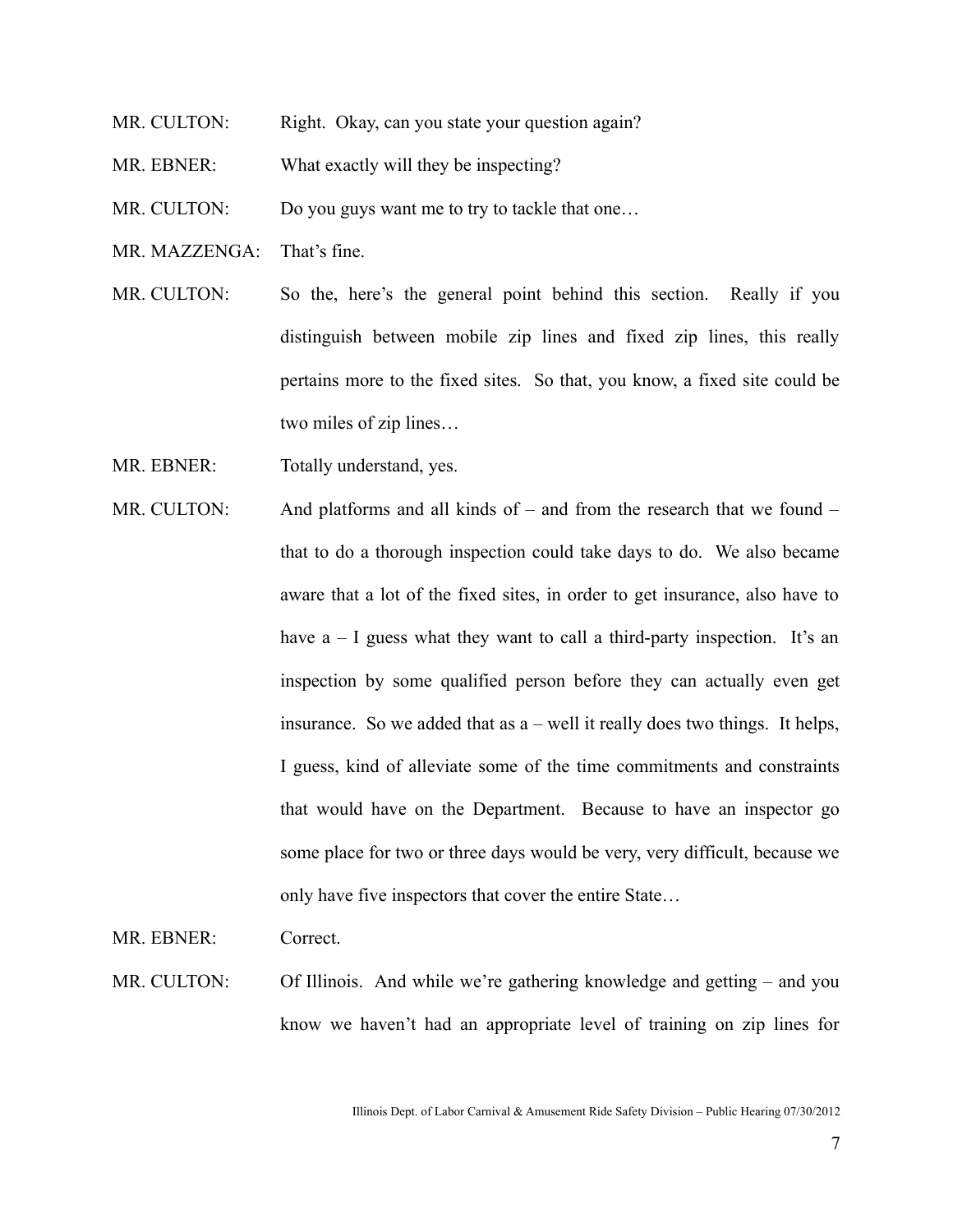inspectors yet. You know a third-party qualified person could probably perform the inspection a lot faster and more economical than we could.

MR. EBNER: Correct.

- MR. CULTON: So they would be doing an inspection on that site. I think that might answer your question if you were a fixed zip line operator.
- MR. EBNER: Right, but there is no distinction in the law at least in this section between a mobile and fixed site operator, so…

MR. CULTON: You're thinking that there isn't enough distinction?

- MR. EBNER: It doesn't say in here for this section, you know, that only fixed sites need to be inspected by a – with the mobile sites there's two major manufacturers of units here in the state currently and there are climbing wall manufacturers as well – and their inspections are generally divided into two sections. The trailer integrity itself, all your welds and everything like that, and then your cable system. Okay, well, as a mobile operator, according to the manufacturer's documentation, I have to replace my cables every year, which is, I would imagine, one of the prime inspecting components for this third party inspector. I mean right now I would have to replace my cables annually and get them inspected that they're brand new cables. So I'm just wondering where the cost-effectiveness of that is. MS. SULLIVAN: Could I make a comment? There's – a lot of it is not necessarily designed
- for the person that's going to be responsible and when public safety is at issue it's to be sure that everybody has followed everything and they may even ask to see your invoice for your new cables and I don't if the ends of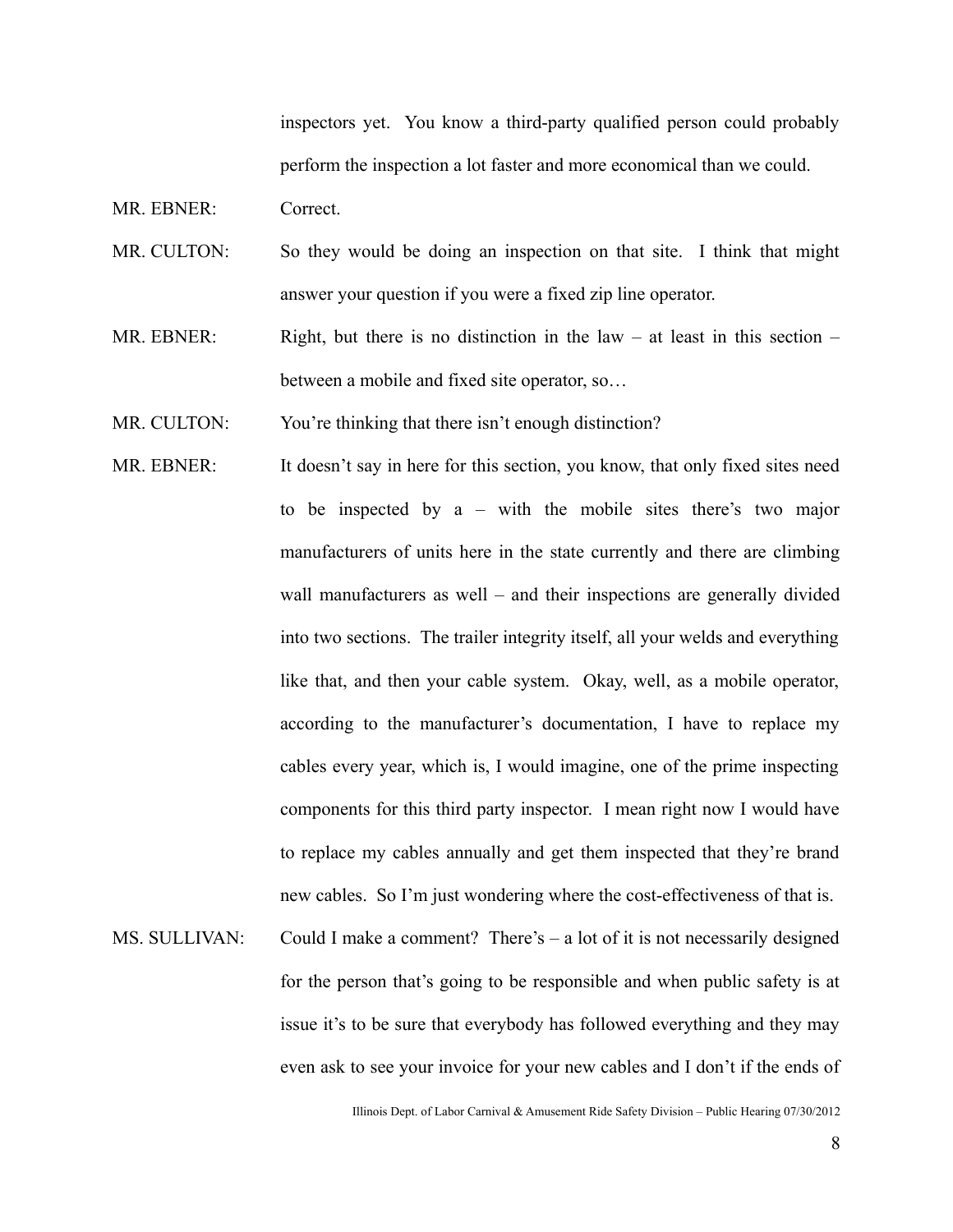the cables have some way to date stamp them, but they'll also look at all the karabiners, all the safety restraints, any kind of equipment, because a third set of eyes is always a good thing. Your own people could go out there and inspect and they may be so used to looking at something they don't catch something.

- MR. EBNER: Sure.
- MS. SULLIVAN: And also platforms and just well, and if they're attached to trees or, you know whatever – just, you know, a basic look to be sure that they don't see anything that would appear to be dangerous or something – the tree has started some decay somewhere – and if you're in a, especially in a tour, a canopy tour, there are just so many different things to look at. Plus other trees or branches on the tour but not part of the designed platforms or what's holding the zip lines, to be sure that branches haven't come down and are too close and things like that. Just an overall look at what's there. As well as for portables, they need to be inspected too to be sure they're doing the same things; replacing karabiners or wires or cables, whatever, as often as they're supposed to, and that their set up is actually according to operation. They also would be checking your paperwork to see that all of your operators have been properly trained in timely manners and all those things actually signed off and in order. Just to be sure that everybody's doing what their supposed to do according to what's become basically standard operating procedure in the industry as far as those things, because everything as far as training and those things would apply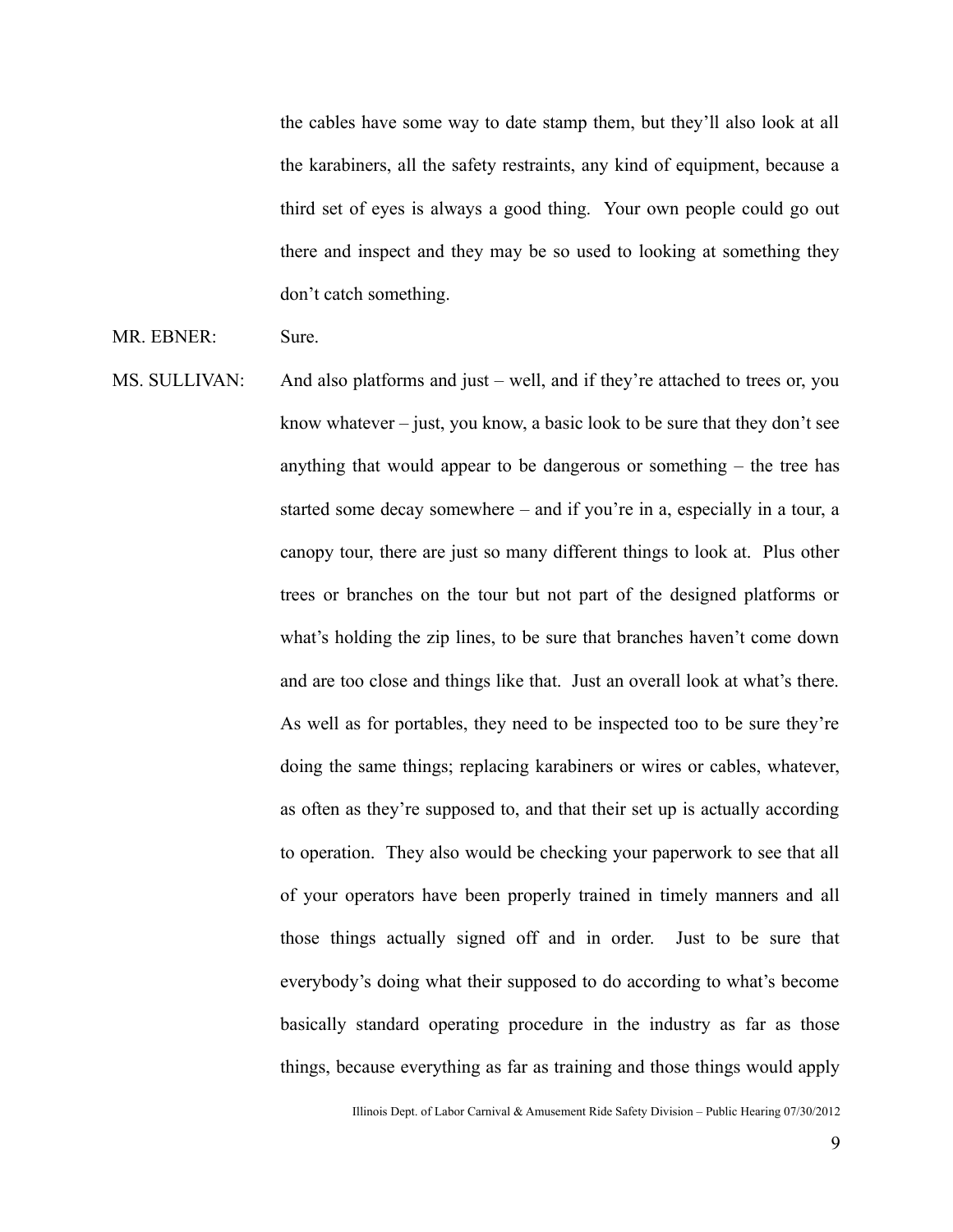to zip lines as well as any other amusement ride. But also, you know, checking invoices to see that things have been changed as often as they're supposed to be changed and actually put on the course.

- MR. EBNER: Mhm. (affirmative)
- MS. SULLIVAN: So those are some of the things that they would be looking for.
- MR. MAZZENGA: Angelo Mazzenga. I think on that paragraph, F, 3, it talks about its speaks to a site operating manual and documentation, and then you get down to  $P - it's like 3 P and it says inspection, procedures, standards and$ follow-up actions, and then examples of forms to be used. So, I think I'm taking this to mean that there will be a site operating manual documentation, even it's a mobile zip line, and the manual will contain inspection criteria.
- MR. EBNER: Yeah, it already does from the manufacturer.
- MR. MAZZENGA: So that should be some you know, that should provide some assistance with respect to what's being inspected.
- MS. SULLIVAN: As well as the emergency plans...
- MR. MAZZENGA: Emergency plans.
- MS. SULLIVAN: How do you get these people out if something happens or they just stop in the middle…
- MR. CULTON: I'm going to give you another example that might help further the discussion or it may help answer your question. You know one of the examples I know that's going to come up at the State Fair – we have another operator coming in to the State Fair with a mobile zip line, and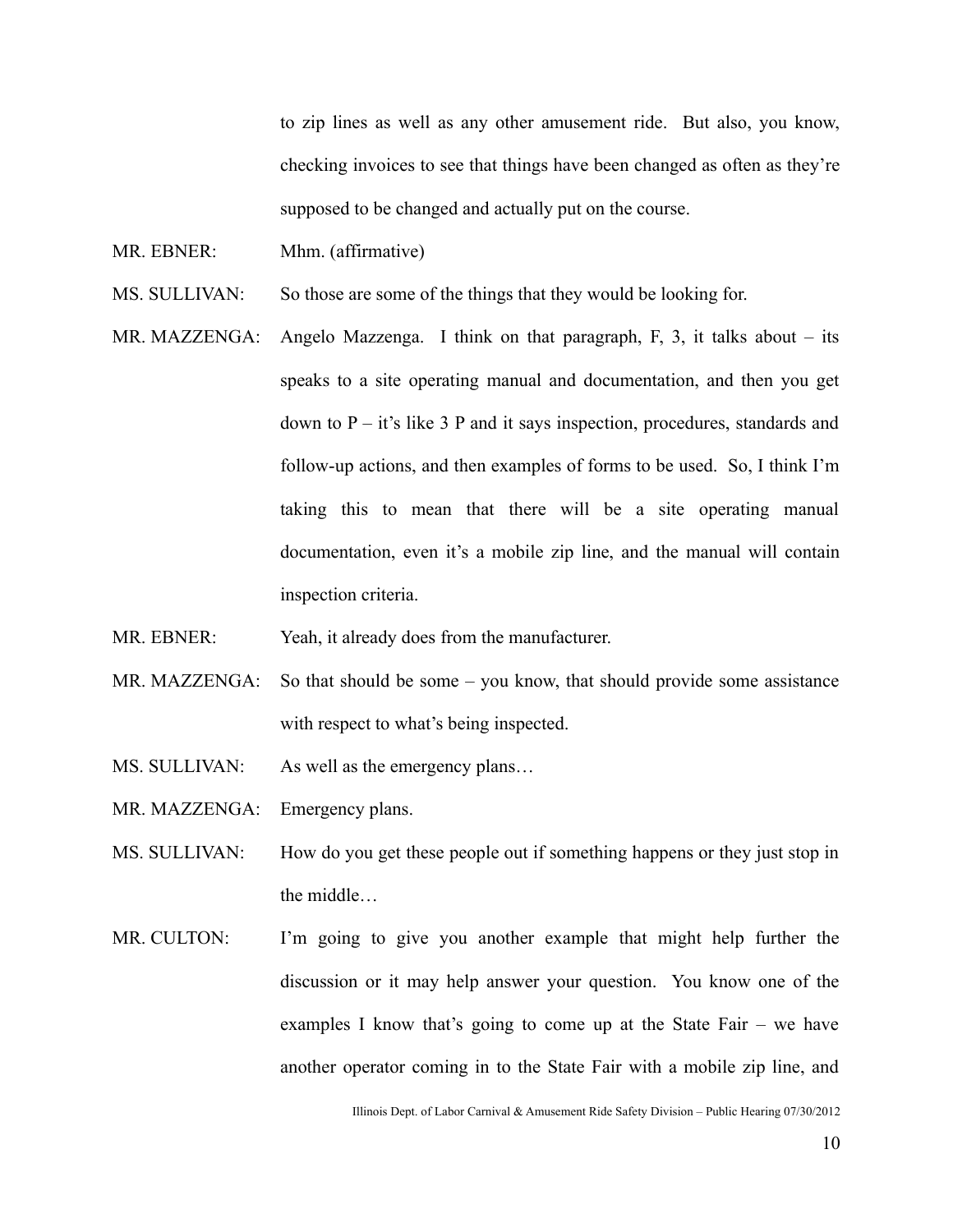we've been working with them and they been asking these questions knowing that they're coming to the site. Asking well what about fencing and clear zone and how far away do you need to be from – and for the most part we're going to follow whatever the manufacturer's guidelines say – but not everything's always covered, and how the system is anchored off and there could be other instances where it comes up. I feel like the mobile zip line units could be adequately inspected by state inspectors every year for initial permits. But I really think that fixed zip lines are where the third-party inspections are going to be of the most use to every body. So is your question why are you having third-party inspection on mobile zip lines?

- MR. EBNER: No, my question was primarily I don't necessarily as an operator want to pay for an inspection that's not, I don't want – necessary is not the word I'm looking for – but, for instance, we have a replacement schedule from the manufacturer, just like we do on a mobile climbing wall. The state inspector handles a mobile climbing wall and I just want to call attention that there's a major difference between a fixed zip line and a mobile zip line and I don't know if parts of the law need to be tailored to adjust those two specific, but major, differences.
- MR. CULTON: Yeah. Yeah. And you have that written down?
- MR. EBNER: I will put it in writing... (laughter)
- MR. CULTON: That's a good point. Stephen, your turn.
- MR. RHEA: I don't have any questions.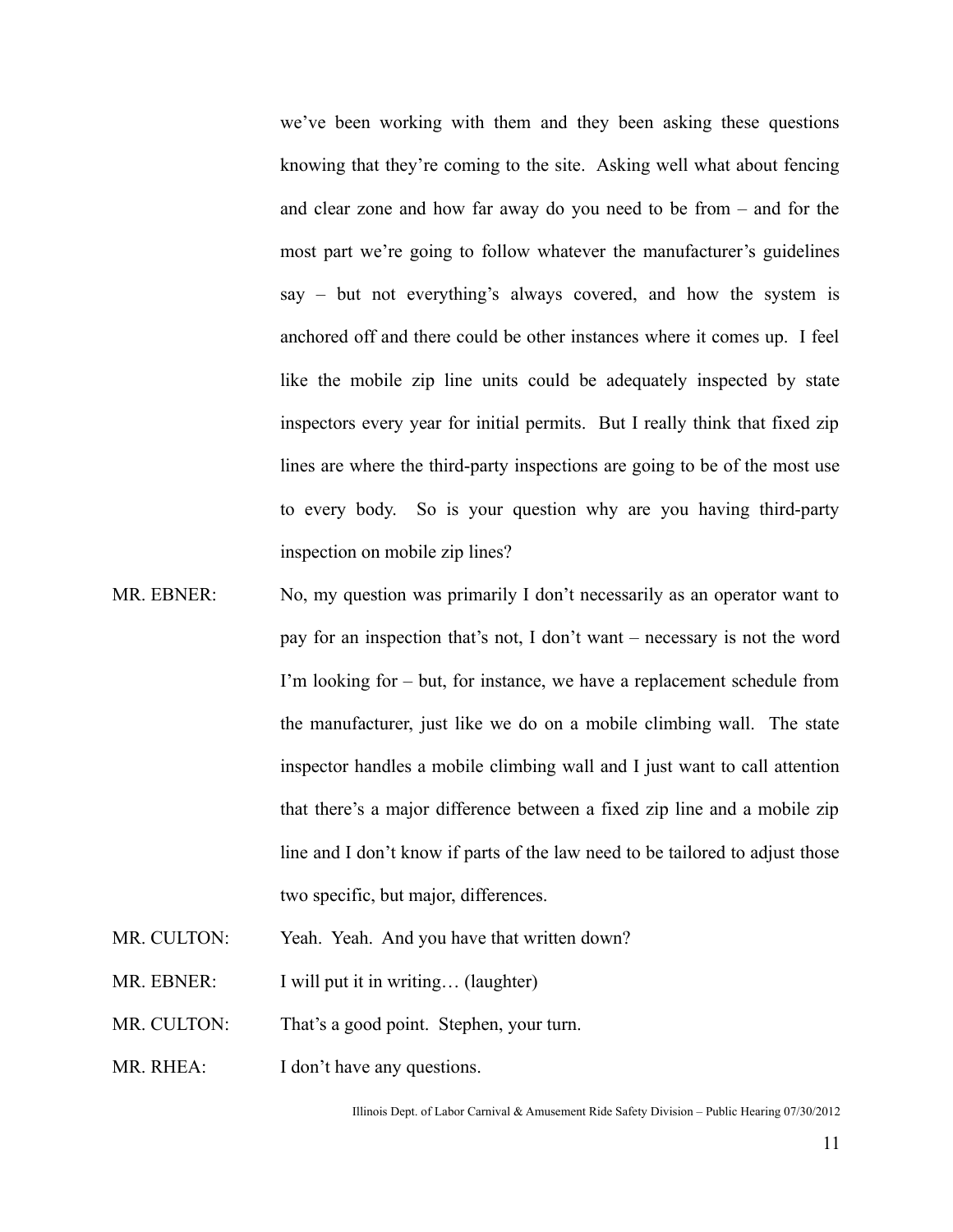MR. CULTON: Okay.

MR. RHEA: I'm here to observe and listen.

MR. EBNER: Pretty much that's the big question on this.

- MR. RHEA: My business partner and  $I$  Stephen Rhea, by the way you know, we're concerned that, as Dave was pointing out a few minutes ago, there are two major manufacturers in the U.S. I think one of my kids, you know, they use the words do-bes and don't-bes. You want to be like them, you don't want to be like them. You know, I think we lined ourselves up with the – and I know Dave did as well – with the right product for the public. There's the other manufacturer, which, you know, we want to make sure that there's a differentiation between their mobile zip line and the zip line that we own. We really feel that the other product in the market is not a safe product. You know, when you hit an inflatable, that's what stops you, concerns the hell out of me. You know we had to – and I know Dave did as well – we had to spend the extra money to get the right product and the safe product to the public. So my concern, being here today, is making sure that we're not grouped into the same category as the other manufacturer.
- MS. SULLIVAN: You're saying that fixed site is not grouped into the same category as the portable, or the…
- MR. RHEA: They're both portable.

MS. SULLIVAN: Okay.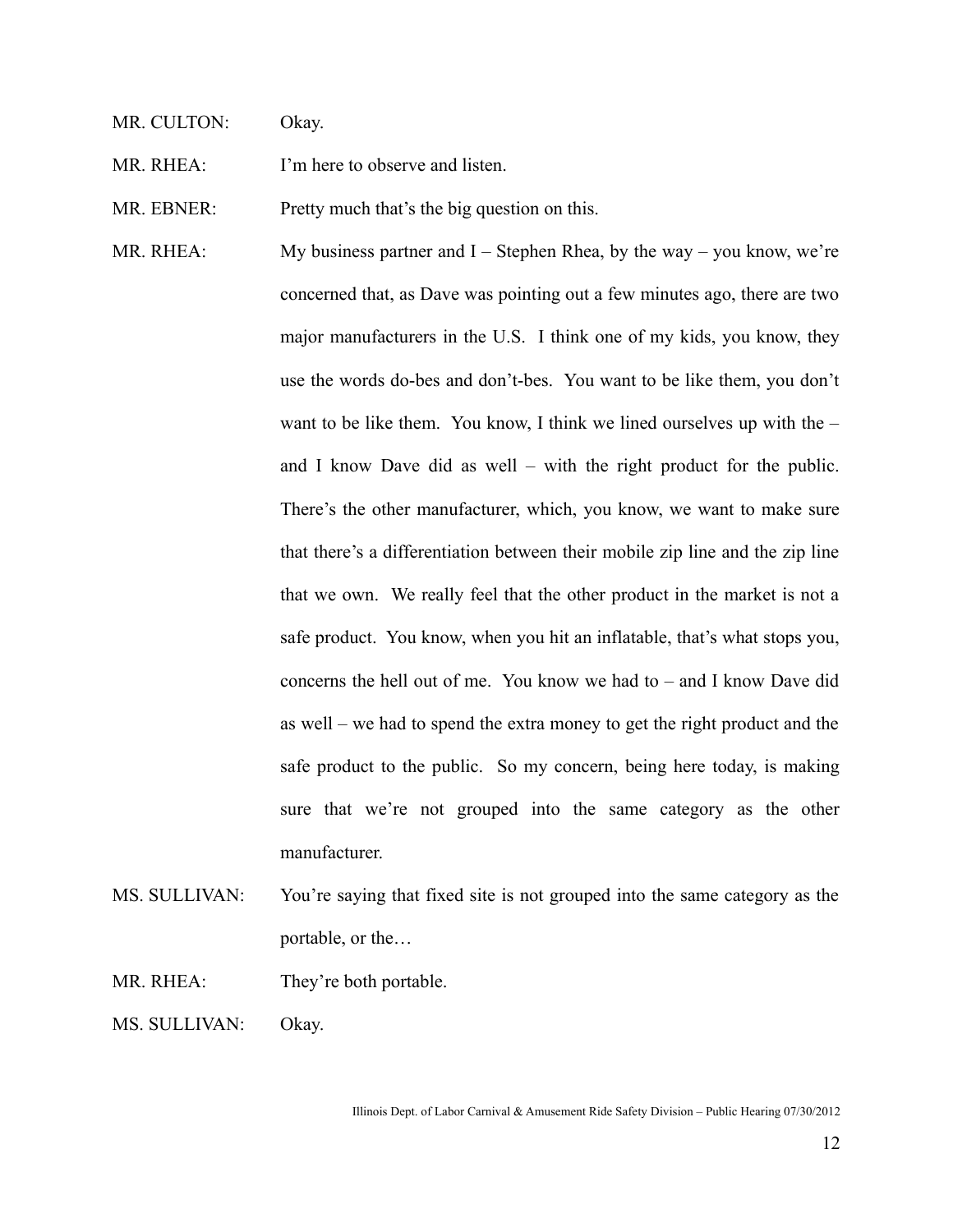- MR. RHEA: The stopping mechanism on one is when you either drag the ground or you hit an inflatable, and it's almost like an ACME cartoon, where you have an inflatable, yes an inflatable with a target on it. That when you hit your target that's what stops you. Opposed to what we purchased is your decelerator. I've invited the State out to see the product being used and I took advantage of it so you can understand the disparity between the two units. In one the unit is, it's a braking system. The other one you are the brake. I want to make sure we're not grouped with the don't-bes.
- MS. SULLIVAN: (laughter) Well and I'm sure our inspectors will learn more as time goes by and they have lots of other contacts, too, that they can call and ask questions. In my experience, our inspectors are always pretty straightforward in terms of if they see something that's different than another product they've seen, they'll ask. And you'll have a chance to help educate them about what you have and they're, the Illinois state inspectors are, I have to say I think they're very good because they're always willing to learn and they're not like hard and fast that, this is what we've been told and this what…
- MR. RHEA: And they're also willing to teach, that some people, and I have a lot of people in this industry that I know that look at the state inspectors as the IRS. They knock on your door, you run. We look at them as a teaching tool and when you ask them to come in, and certainly when we have received our product, we pick up the phone, we wanted them to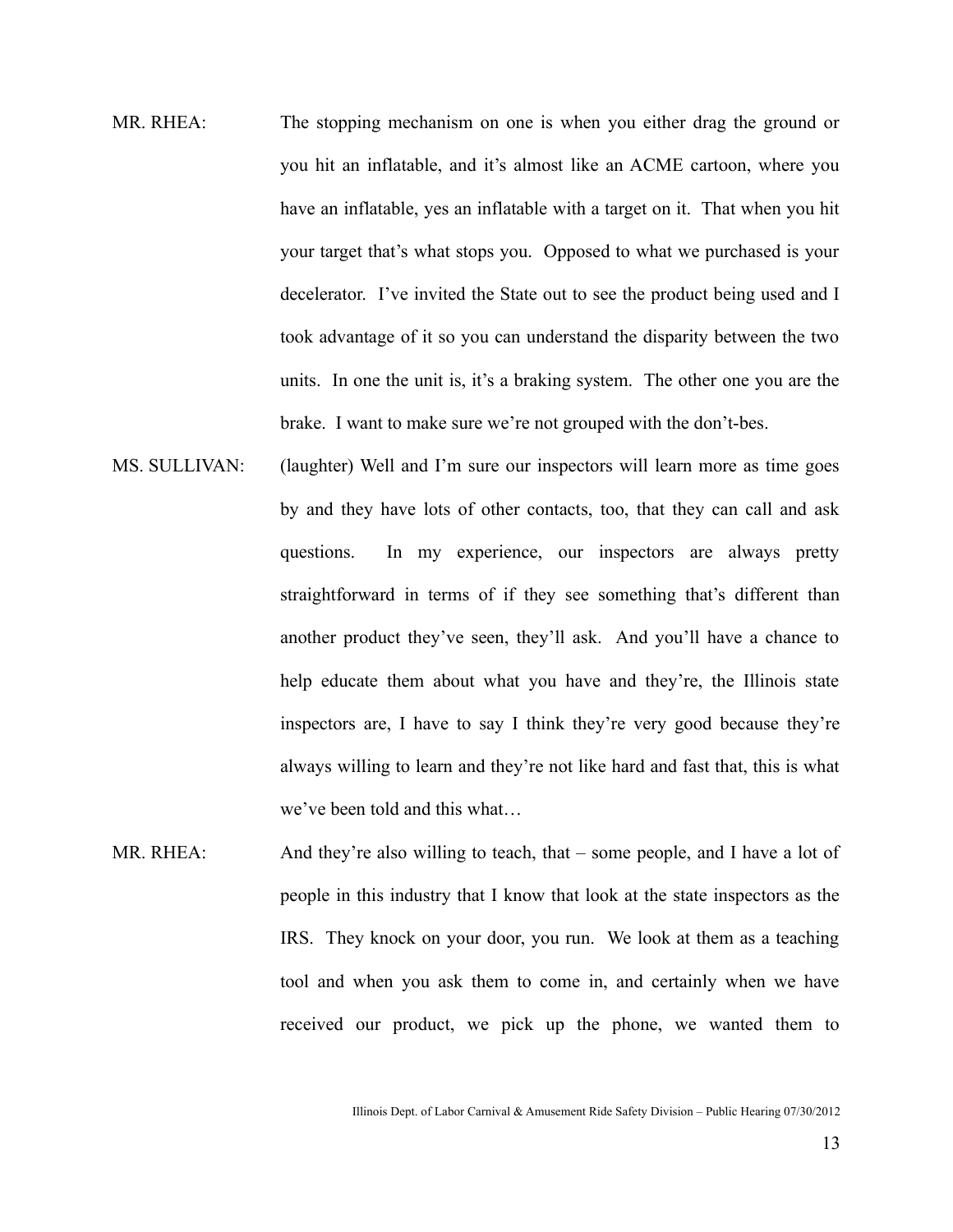understand, we wanted to learn together. So we had the manufacturer actually fly out from California to work with us.

MS. SULLIVAN: Mhm. (affirmative)

- MR. RHEA: So we had a better understanding of it. But once again, going back to the common denominator here, you know, I want to make sure we're not grouped into the wrong category, because the products that we do have or the product that we do have is a safe, comprehensive product.
- MR. MAZZENGA: Mr. Rhea, I'm wondering if there's a either one, either example, either style is in use, you know, anywhere in northern Illinois. I'd like to drive over there and watch one operate. Are you familiar with where I could be able to see a mobile line from, you know, Brand X, Brand Y?
- MR. EBNER: Both of us operate the Extreme Engineering zip line, and it's not a problem giving you a site and a location where we're going to be.
- MR. MAZZENGA: Yeah, I've said, you know, I've reviewed everything that they have on the Internet, and looked at their videos…
- MR. EBNER: I'm operating this Friday and Saturday up in the Chicagoland area.
- MR. MAZZENGA: You are.
- MR. EBNER: Yeah.
- MR. RHEA: I'm also operating this Friday and Saturday at a couple of locations, so I'd be happy to give you that information.
- MR. MAZZENGA: Sure, after the meeting and everything...
- MR. RHEA: Sure.
- MR. EBNER: Sure.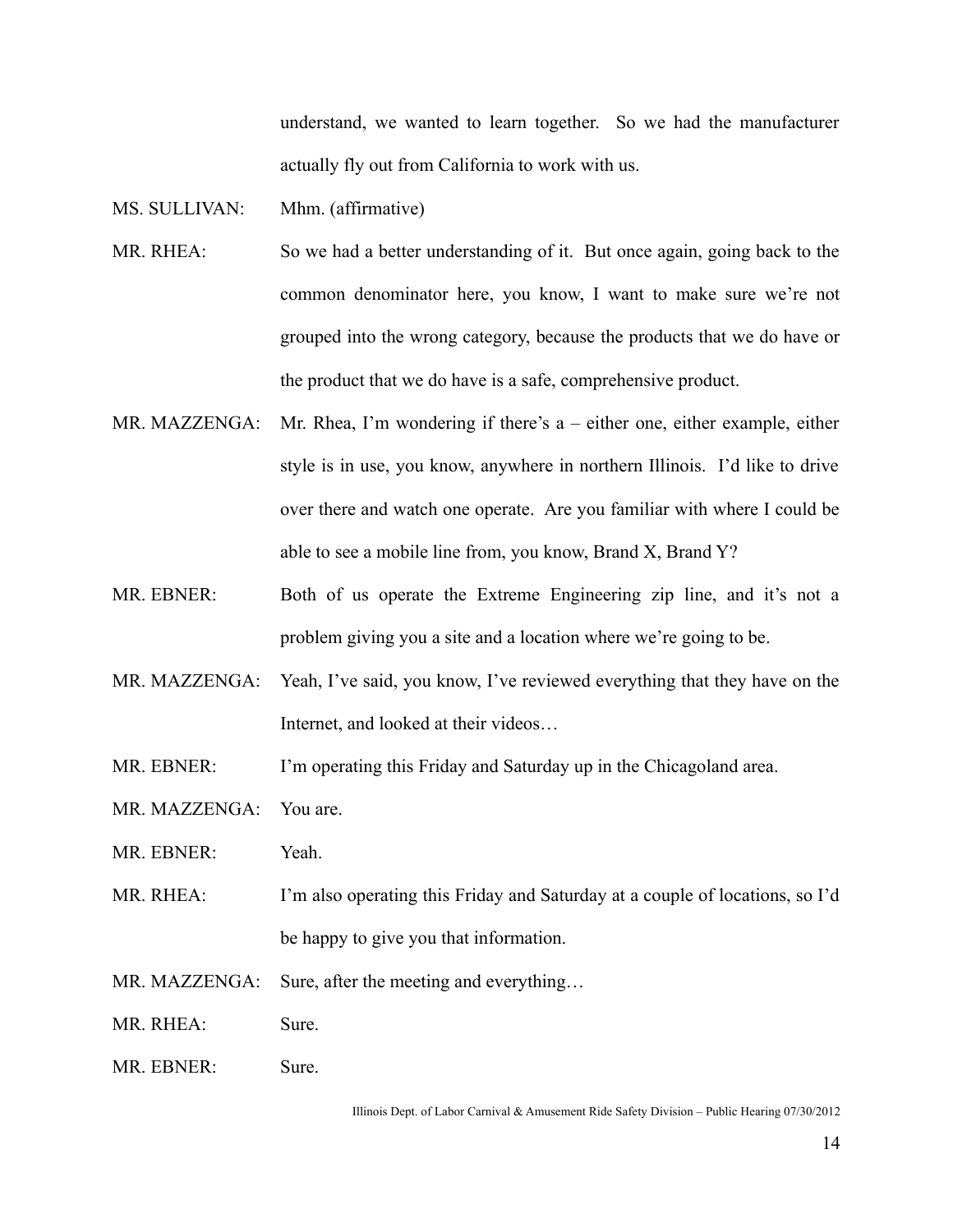MR. MAZZENGA: You know, I mean, I'd pay my way in, I'd just – I wouldn't mind…

- MR. RHEA $\cdot$  It's a free event.
- MR. MAZZENGA: Oh, okay. (laughter)
- MR. EBNER: Ours are private companies, but it doesn't matter. We can get in there.
- MR. MAZZENGA: It may assist in our, you know, developing our understanding of your perspective and our own perspective.
- MR. EBNER: The other unit that we're a little concerned with is a Spectrum manufactured model, and right now I don't know if anyone in the state actually owns a Spectrum model, but they do come in from outside the state.
- MR. RHEA: They do. That's correct.
- MR. EBNER: You know, so, when we went and looked at the different manufacturers at our trade show, we pulled our insurance company out of their booth and said look at these  $-1$  think there were four, at least three but there may have been four models at (inaudible) up there – and I said which one of these will you insure? You know, and by far it was the Extreme Engineering model that gets selected. It's a very good unit.
- MR. RHEA: The insurance company that we use has also stipulated that they would rather insure an Extreme Engineering zip line opposed to a rock wall.

MR. EBNER: Right.

MR. RHEA: That's how safe it is. I really think it's an engineering marvel they've created. It's really really neat.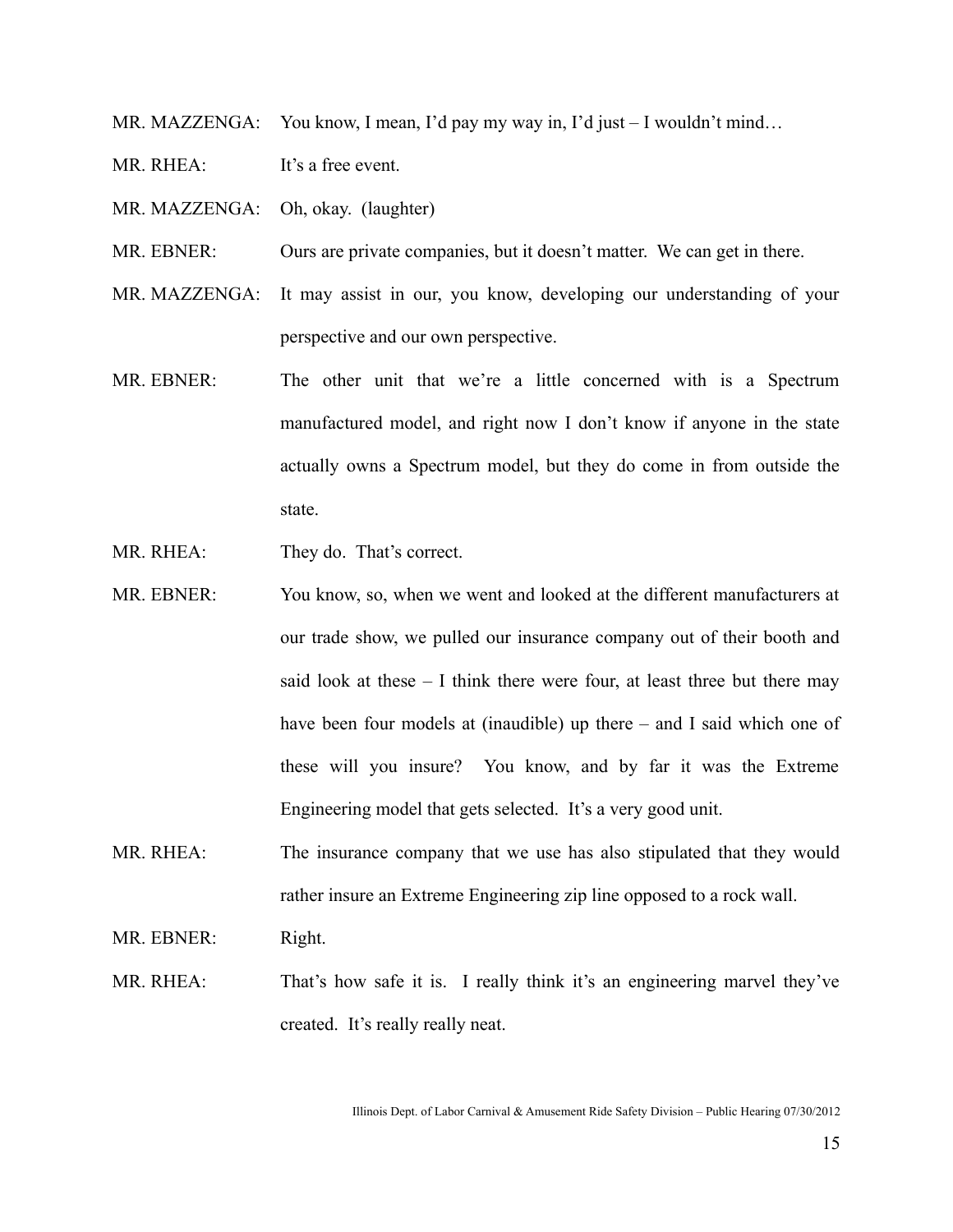MR. MAZZENGA: I believe it's got a platform, a separate platform...

MR. EBNER: You've got your launching platform, but the anchor is a device they call the decelerator. The cables are attached – and don't necessarily even mean attached – go through an arm…

MR. RHEA: That's a picture of it, just to give you an idea.

MR. MAZZENGA: Oh, okay.

- MR. EBNER: And the decelerator, this arm hydraulically goes up to about ten feet. So as the people ride down it, even with the sag in the cable, they're feet don't approach the ground. Whereas the Spectrum model, the manufacturer states you should mount to a bumper hitch. Which means your cable is a foot and half off the ground, max, and they're relying on a, effectively and auto-belay to slow down the riders and then an inflatable wall as the back up to that system. So if you don't judge the distance right, your auto-belay isn't stopping you in time and YouTube's got pictures of them where riders are literally dragging on the ground prior to hitting the inflatable wall. Which, you know, is not a safe way to operate if you ask me.
- MR. MAZZENGA: We had prohibited zip lines from being attached to vehicle bumpers. We had written it in the – actually still have it written in the emergency rules. It's still on the website, because we just had…

MS. SULLIVAN: Too many concerns.

MR. MAZZENGA: Too many concerns about the vehicle rolling away, someone driving it way, the tension in the line, the strength. You know, the strength factor of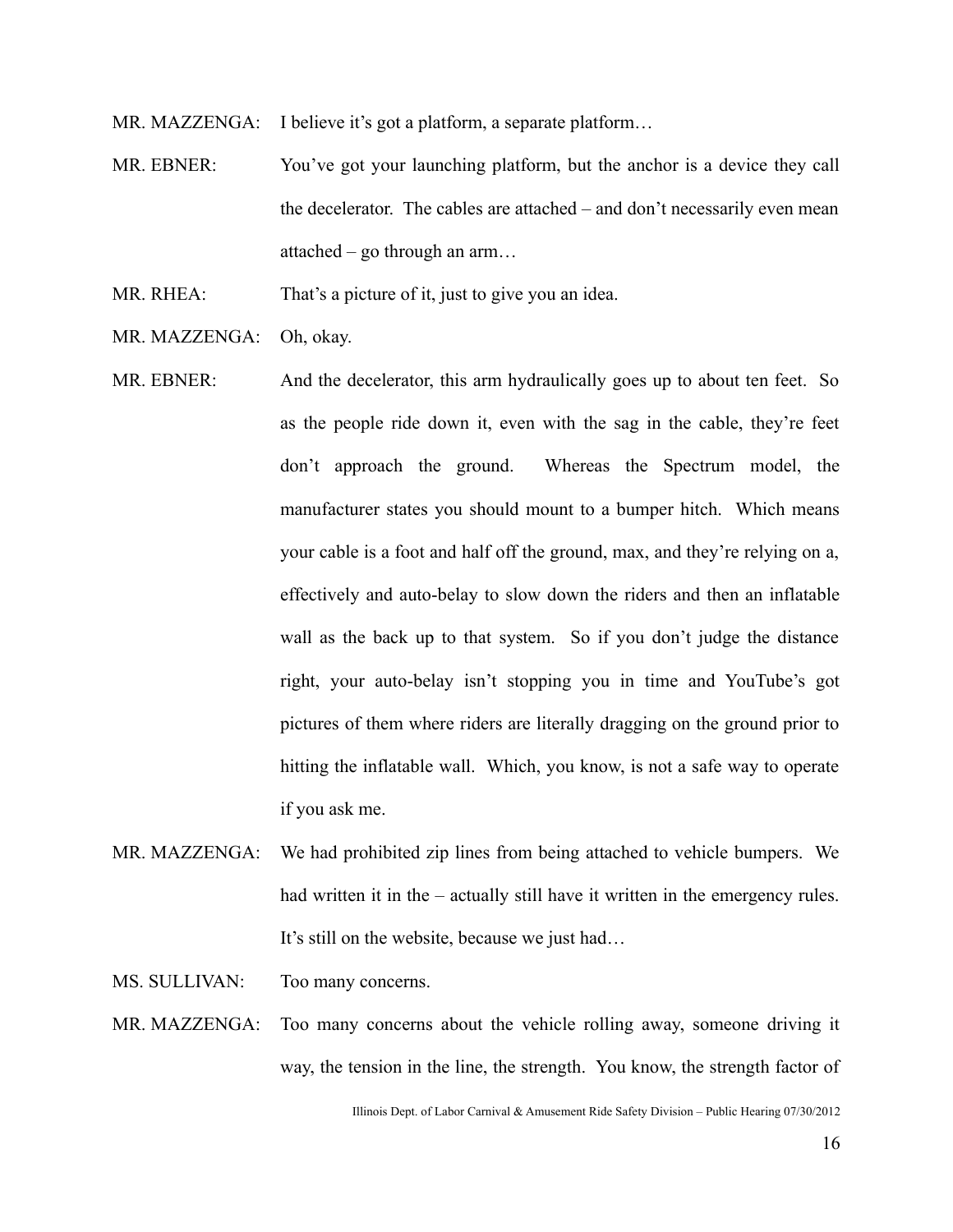the anchor and we relaxed that rule but then we said that there had to be a design analysis done on the anchor. Okay so you could attach it to a vehicle, but now you have to do a design analysis or provide us with a letter from the vehicle manufacturer saying it's okay to do this.  $I - we$ haven't gotten, I haven't, I'm not aware of any feedback on that, but I guess this is, is this new rule issued yet? Is it out on the Internet?

- MR. CULTON: This one was out there...
- MR. MAZZENGA: Okay, so it's out there and there may be some comments that come in. But we had originally had similar concerns. We weren't looking at the arresting, or the braking system…
- MR. EBNER: Sure.

MR. MAZZENGA: But we were looking at the other end of it.

- MR. EBNER: You know because every once in a while in your law you also have a statement that says or as specified in the manufacturer's manual. In their manufacturer's manual, on a Spectrum model, does actually diagram connecting to a bumper hitch. So we want to make sure that's done properly or not at all.
- MR. CULTON: I think that, going back to Angelo's point, we didn't want to state that they couldn't do something that was already put into their manufacturer's guidelines and manual. So we, as Angelo said, we relaxed that a little bit. We just said well that's fine, but then just make sure that you prove to us or the inspectors on site that how you have it tied off meets the weight class that it says that it needs to be. We just wanted to make sure that was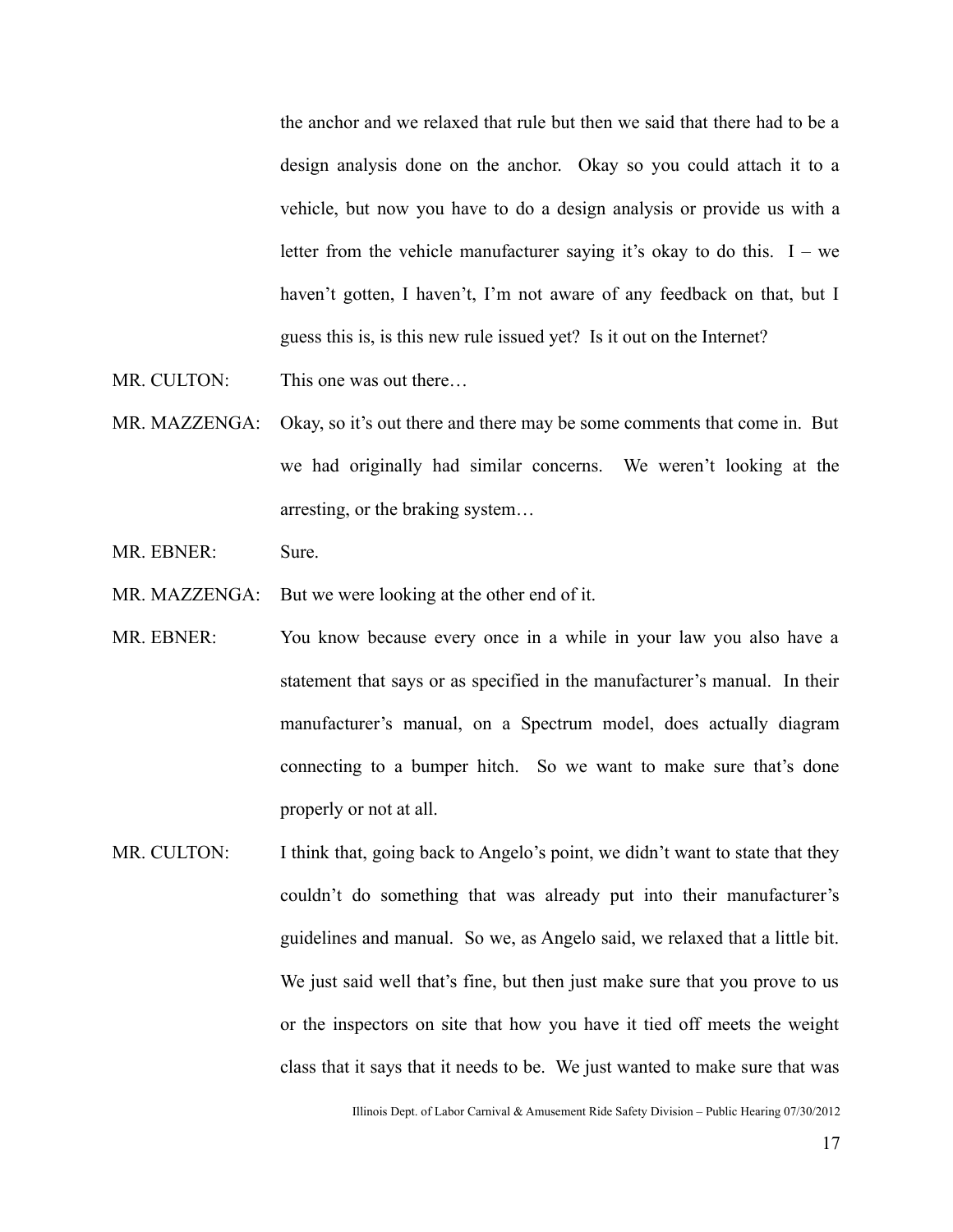clear in that particular manufacturer's guidelines. Because there's what it says on paper and then what's actually being done there on site.

MR. RHEA: Let me talk a little bit about the weight distribution. This is set up to where you have the decelerator at one side, the tower at the other. What this is doing is they are trying to pull towards one another. That's the – and our objective, and the manufacturer's objective is to keep those apart, obviously. So there are counterweights. You have 9,000 pounds sitting at the tower. At the decelerator you have 70 50 pound sandbags, which is 3,500 pounds. We keep 80 sandbags, which is 4,000 pounds – we kind of over and above what the manufacturer requires. However, you know when this unit goes out it's a two vehicle operation. We have one vehicle pulling the tower and we have the other vehicle bringing in all the necessary elements that we need to set it up. One of the questions that I want to ask is if the decelerator is at one end and we have a vehicle down there, we have the tower at the other end and we have a vehicle, why couldn't we anchor off on that just as additional insurance. The manufacturer is saying you're okay. The way we tell you to set it up, you're okay. You have a vehicle down there that's 10,000 pounds? Why not hook it up. You have a vehicle at the other end with 10,000 pounds or whatever the weight is, why not hook it up. It's just insurance, and you know I'll be very honest with you. I hook it up. It makes me feel – I sleep better at night knowing that I not only did what I was supposed to do, but I did 110 percent of what I was supposed to do. So that's my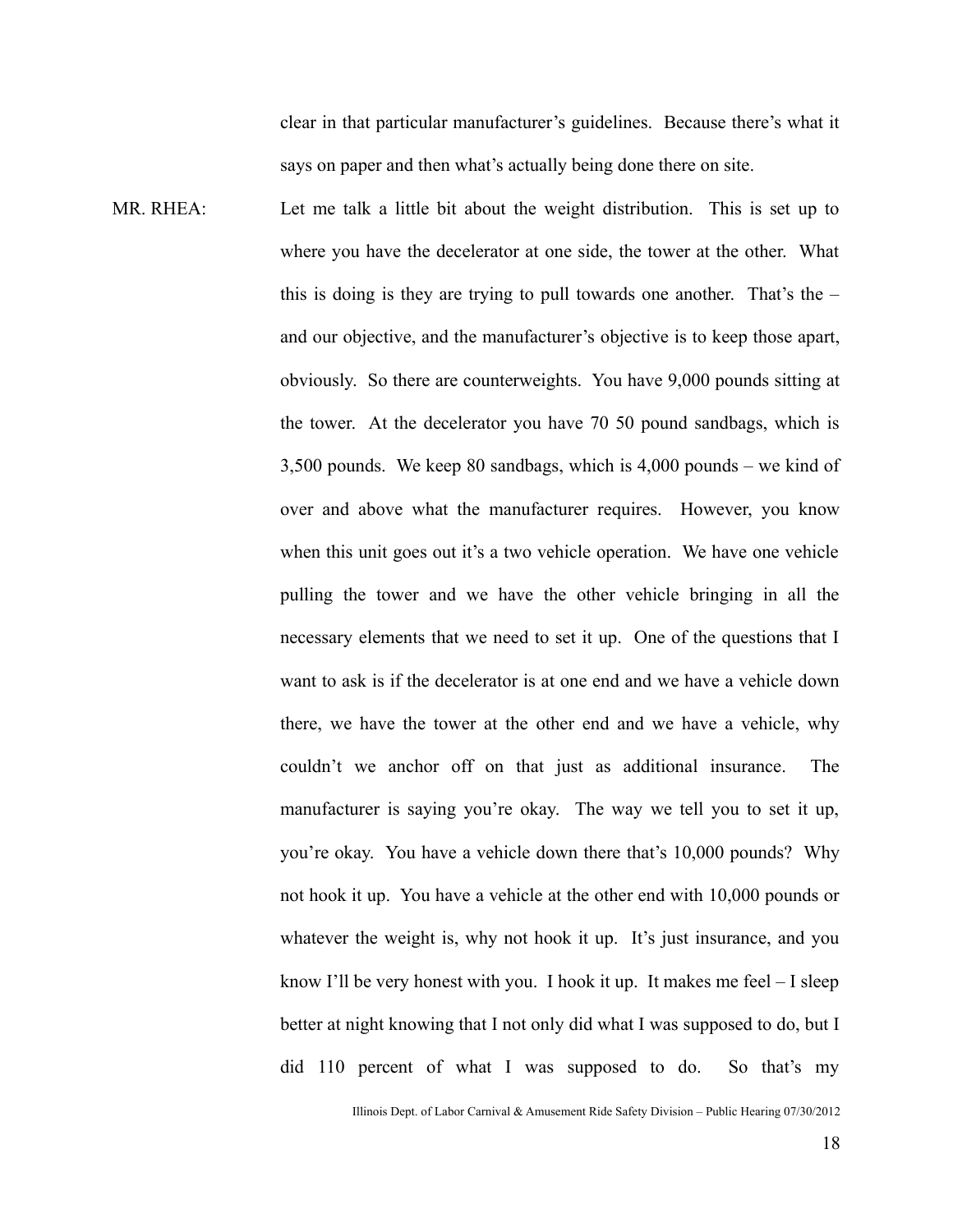recommendation to the committee here, is that you – there's a fine line, because Spectrum's going to say well you said you can hook it up to vehicles here. They have it hooked up to a trailer hitch. That's where their mechanism goes into. All I want to do is hook a cable from the tower or the decelerator to the vehicle and ratchet it tight. It makes me feel **better** 

- MR. EBNER: And the distinction is...
- MR. RHEA: Have you done that?
- MR. EBNER: I've done that before in the field too, especially if I can't stake down my decelerator because I'm on asphalt or concrete or something like that.
- MR. RHEA: And even though you have the weight on there, you're still doing that.
- MR. EBNER: I'm still doing that, yeah.
- MS. SULLIVAN: So this is basically a redundancy.
- MR. RHEA: It is redundancy.
- MR. EBNER: Correct. We're not using a vehicle as an anchor point for the zip lines. What we're doing is we're using the vehicle as another 8 to 10,000 pounds of sandbags.

MR. RHEA: Exactly.

- MR. EBNER: You know, I mean it's above and beyond what the manufacturer calls for, most definitely. But I have the vehicles there anyway – might as well use them.
- MR. RHEA: Do you go out with two vehicles as well?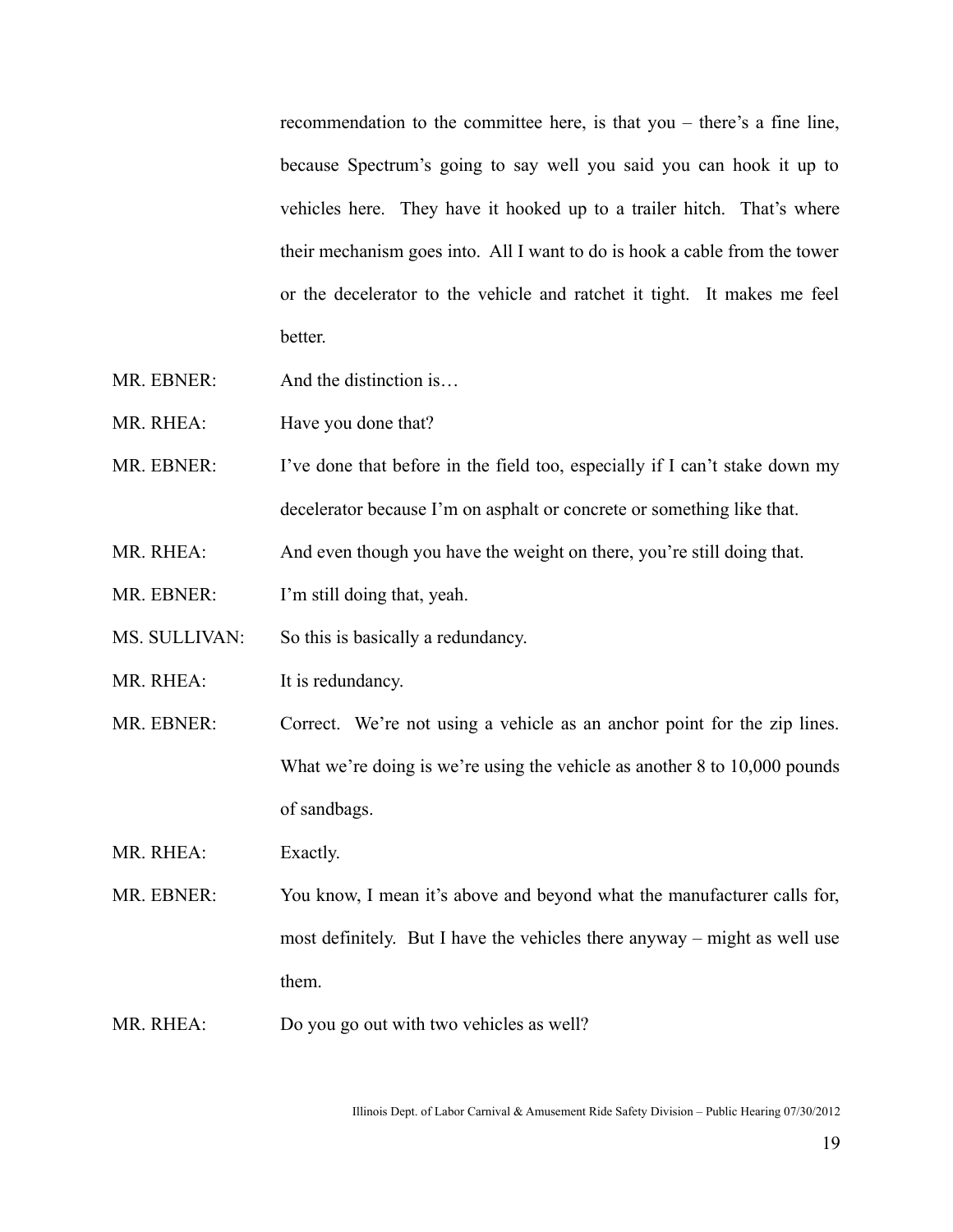- MR. EBNER: Yeah, because your towing vehicle is a 10,000 pound unit and now you've got to try to carry 4,000 pounds of gear – between fencing and counterbalance and stuff like that – and then you need a lift gate. There's all kinds of investments that we've made to make sure that the operations out there are safe for the public.
- MR. CULTON: Okay.
- MR. MAZZENGA: I think we said it was okay to tie off to the vehicle, but we've also said that the vehicle had to be disabled so no one could drive away while you're connected to either end…
- MR. RHEA: In our case our vehicles are locked. The keys are  $in I$ , that thing doesn't go out unless I'm on the site. I'm really anal when it comes to safety. But anyway, the keys are out of the vehicle, the vehicle is locked when it's tied off.
- MR. MAZZENGA: I'm wondering if that, if we read through this rule, whether that's covered here sufficiently.
- MR. CULTON: Yeah, for protection and braking under 2 C; parked vehicles should only be used as tie off points for portable zip lines if the vehicle meets the weight class specified in the manufacturer's engineering. In addition, the vehicle must be physically prevented from being operated by disabling the electric system so that the vehicle cannot be started or by other means outlined in the manufacturer's design specifications.
- MR. EBNER: I guess the distinction is that, is the wording in that line, whereas when you say tie off, okay. I think there would be a major distinction between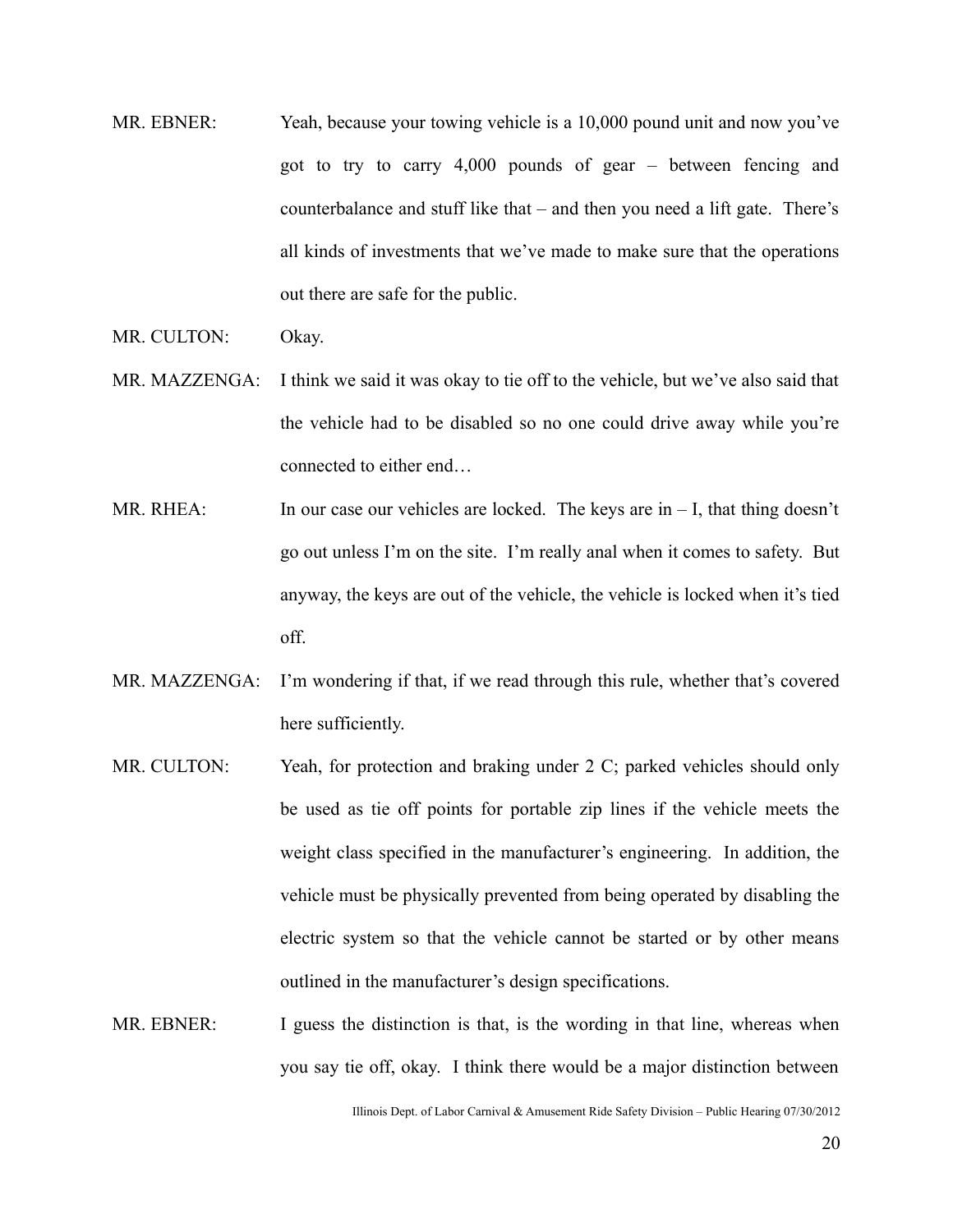the termination of a zip line cable versus attaching a vehicle as a back up weight system. Because even when we're hooking vehicles, our cables are still terminating ten feet in the air, you know.

- MR. MAZZENGA: That would be so the vehicle is redundant and it's outside the design requirement.
- MR. EBNER: Correct. It's above and beyond.
- MR. MAZZENGA: It's above and beyond, so...
- MR. RHEA: That's correct.
- MR. MAZZENGA: So I It sounds like…
- MS. SULLIVAN: I think that (inaudible).
- MR. MAZZENGA: That's voluntary; it sounds like voluntary good practice. And maybe that distinction has to be made, that it's just an additional anchor, pardon me, it's an additional tie off, it's not the primary.
- MR. EBNER: Correct. That would be perfect.
- MR. CULTON: Right, so maybe the word as primary anchor points or primary tie offs...
- MS. SULLIVAN: Tie offs.
- MR. EBNER: Sure.
- MR. CULTON: Okay.
- MR. MAZZENGA: What about disabling the electrical system versus locking the door so no one can get in?
- MR. RHEA: That would be removing the keys, I'm assuming. Disabling the electrical system…
- MS. SULLIVAN: It's probably disabled.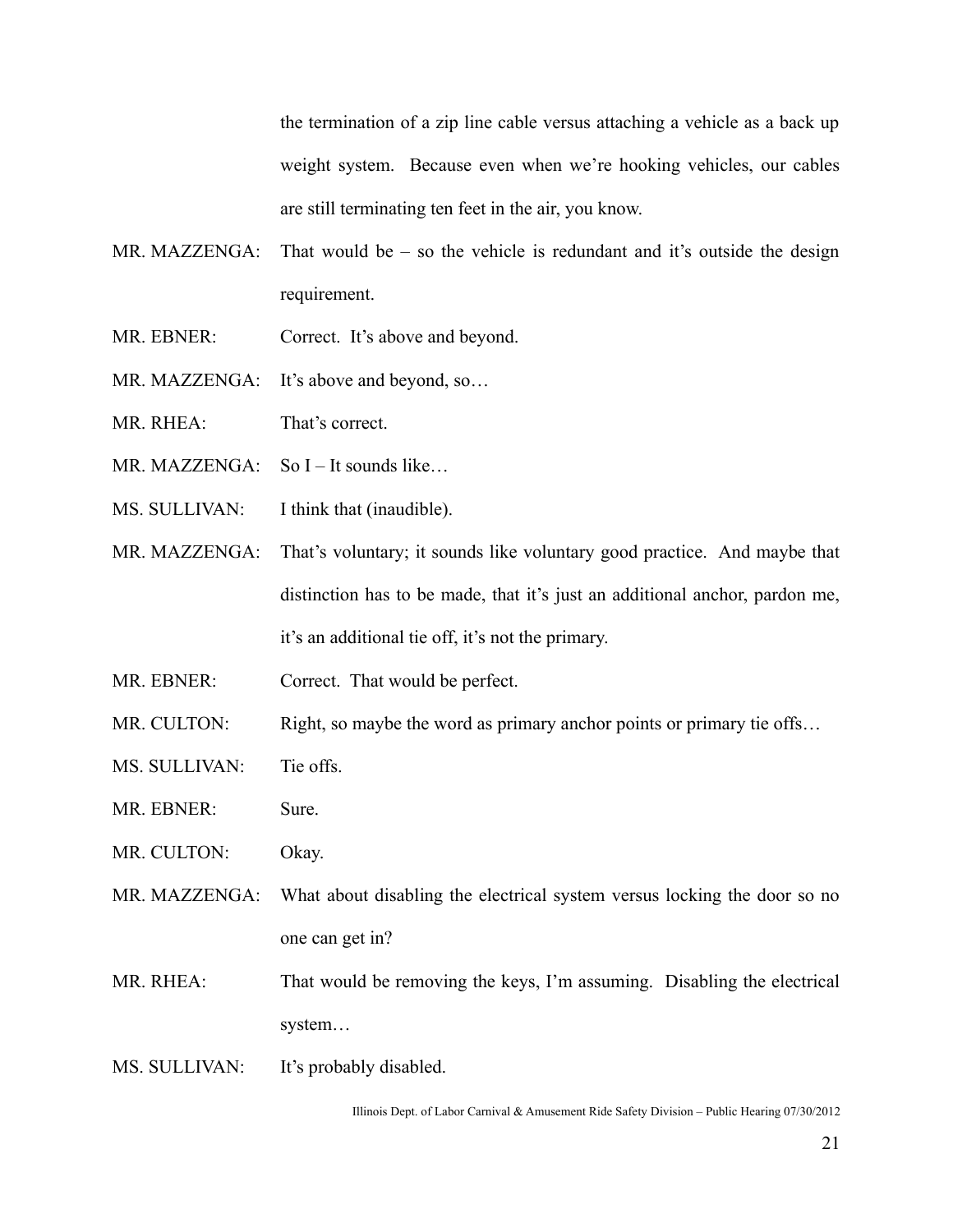MR. MAZZENGA: Removing the key is the same, because you know...

MR. RHEA: Right.

MS. SULLIVAN: So in your, say, operating procedure where you train your operators, I would think if you have something written in there about the key will be removed and vehicle locked and the key will not be available until it's time to dismantle – I would think if you have something like that in your operating procedure…

MR. RHEA: Yeah, SOP, yeah.

MS. SULLIVAN: Then I think it would cover it very nicely and that's, you know, once the inspectors understand that this is a secondary weight provision for it and that here's what our procedure is for making sure that vehicle doesn't go anywhere either, that you'd be pretty well covered. Because we're not trying to make it impossible to do this, we just…

MR. EBNER: Correct.

MS. SULLIVAN: You know, trying to be sure that good practices and I'm sure you do too...

MR. RHEA: Absolutely. That's why we're down here, because we want to make sure that…

- MS. SULLIVAN: One accident puts a black eye on everybody, because the general public I don't think understands or discerns differences like that.
- MR. MAZZENGA: I've got one more question on this and it is when you do the additional tie off to your vehicle, where do you connect to and how do you orient the vehicle – is it nose away and in gear, I mean, do you do anything special there?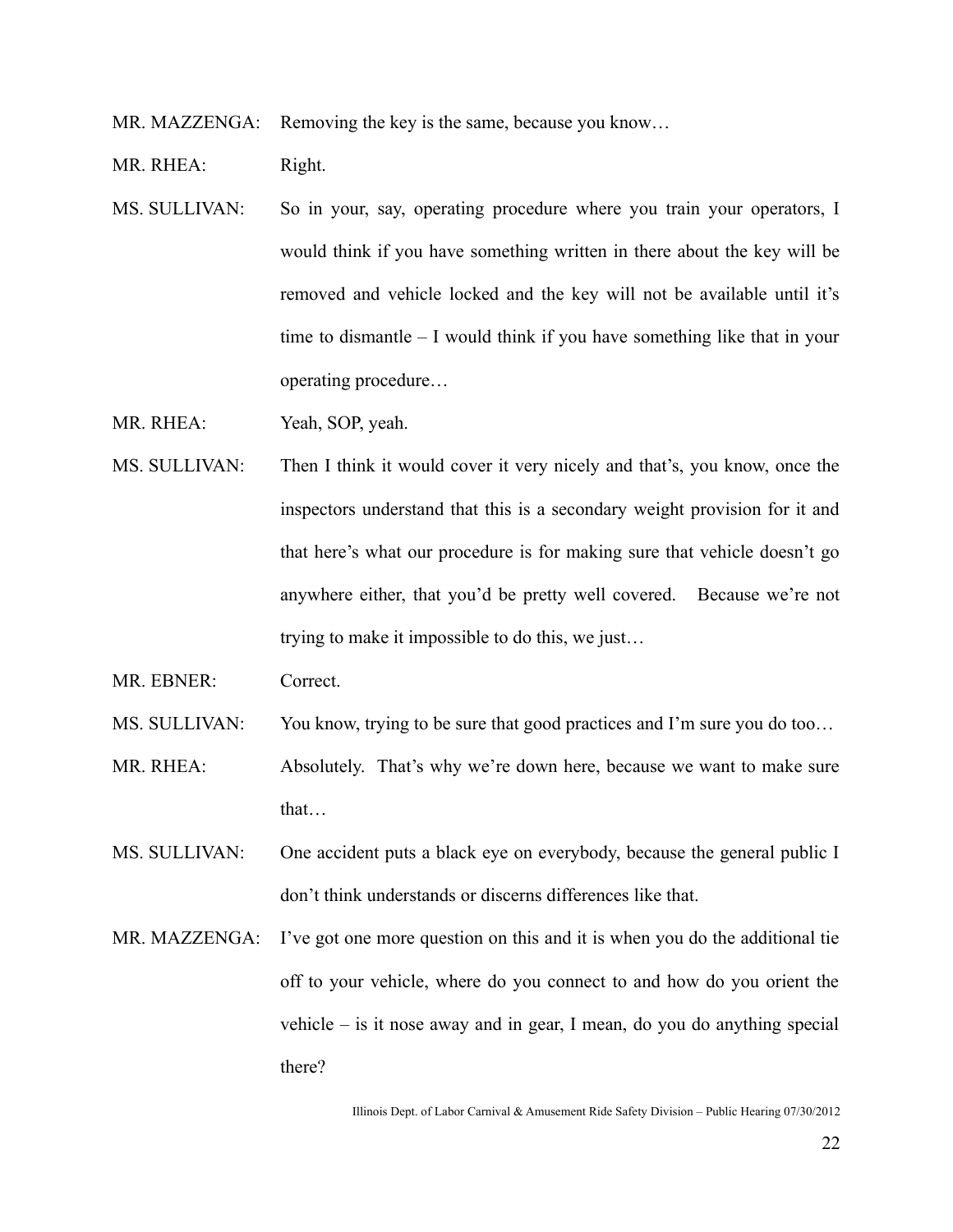- MR. EBNER: We've got, well, two different vehicles that we use. We use a big super duty pickup which actually tows the trailer, and that's got towing hooks mounted on the front of it. So for that particular vehicle, we attach to the front of it and the vehicle is backed away and ratcheted with 20,000 pound ratchet straps and that's attached. The other vehicle on the other side generally you have towing chains that are already built into the unit that you can hook right to the safety set up on the vehicle hitch. You know, in addition to ratcheting. But the tower portion is heaver than the decelerator with the counterweight. So I don't mind using a less secure hook up as the back up weight on that, compared to the decelerator, which, if anything's going to move, that's going to move.
- MR. RHEA: We do the same thing. We have a heavy duty pickup truck that pulls it out. We will then take – we don't use ratchet straps, we use chains – and we hook it off to the rear of the vehicle where a trailer hitch would be attached. There's areas basically like hooks on the front of the pickup truck that we can anchor off to and then we pull the vehicle forward until the chains are tight and then we disable the vehicle at that point.
- MS. SULLIVAN: Is it something like a pintle hook or...?
- MR. RHEA: Well, listen to you! Yes, exactly. Yeah.
- MS. SULLIVAN: Okay.
- MR. MAZZENGA: I've been wondering how you do that. Have either of you considered using water ballast? Or is that an option with that model you have?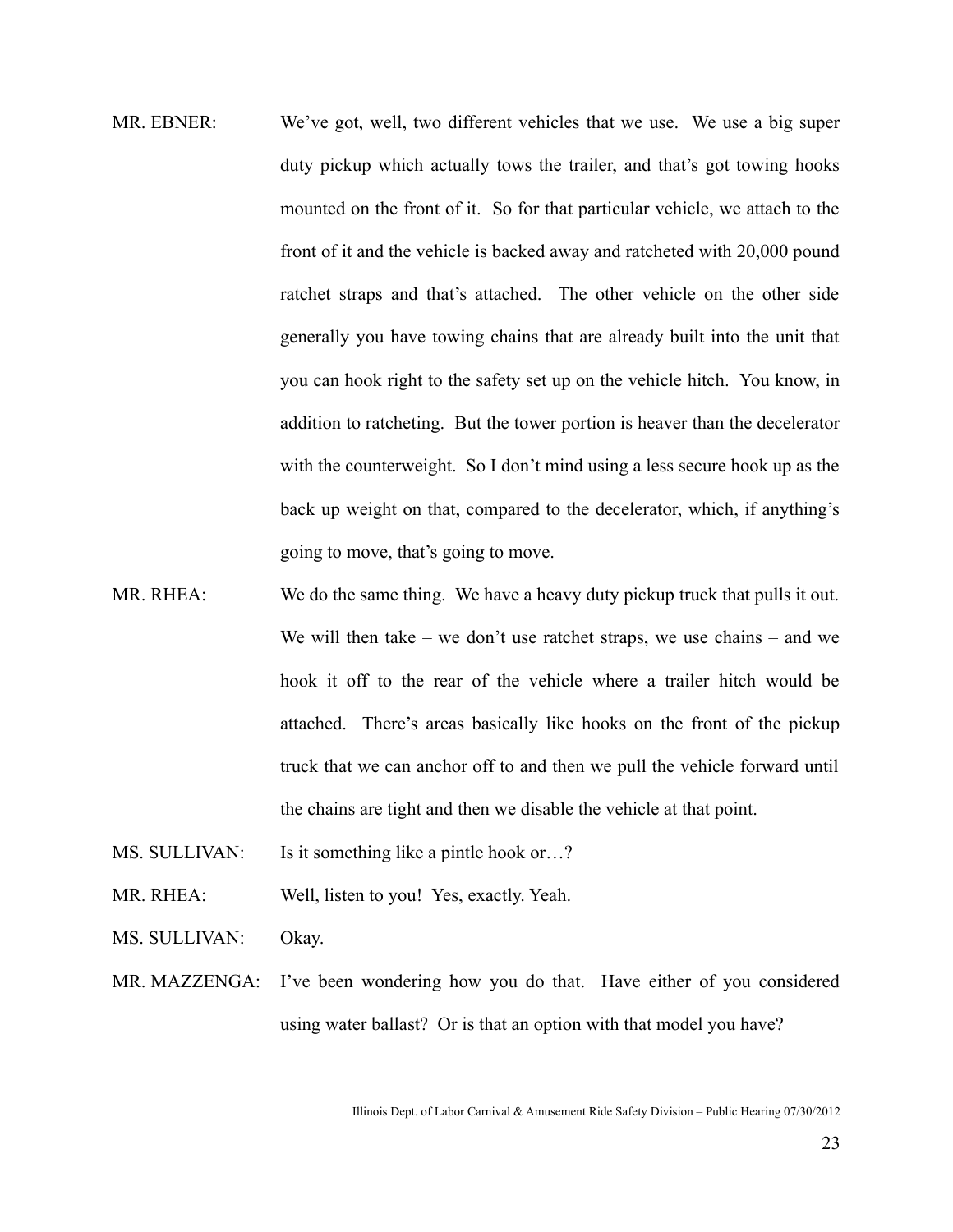- MR. RHEA: The manufacturer doesn't recommend it. Getting, having a water source at a specific event is questionable. That you would need – the manufacturer doesn't recommend it. It was addressed, but sandbags is the…
- MS. SULLIVAN: Preferred?
- MR. RHEA: The preferred choice.
- MR. EBNER: The manufacturer only wants what's in their manual to be legal in all 50 states. The manufacturer is based out of California and whenever you put water into any type of a barrel in California; that becomes hazardous waste. Even if it's a brand new barrel and drinking water that you put in there. So therefore California can't adopt that situation so they haven't adopted that situation in their manual.
- MR. MAZZENGA: And the sandbags that you use can go right on the...
- MS. SULLIVAN: Ground?
- MR. RHEA: Would you like to see a picture?
- MR. MAZZENGA: Let me see if I've got one real quick.
- MR. EBNER: What we've actually done is contacted the manufacturer and got approval and what we've actually done is taken the sandbags and put in them in barrels – fifty gallon drums. Just to make it easier to transport. Nice square sandbags which you can get from the manufacturer stay nice and square for about three jobs and then they're just round, you know, so by actually using 55 gallon drums with the sand in it, it's been working very well for us.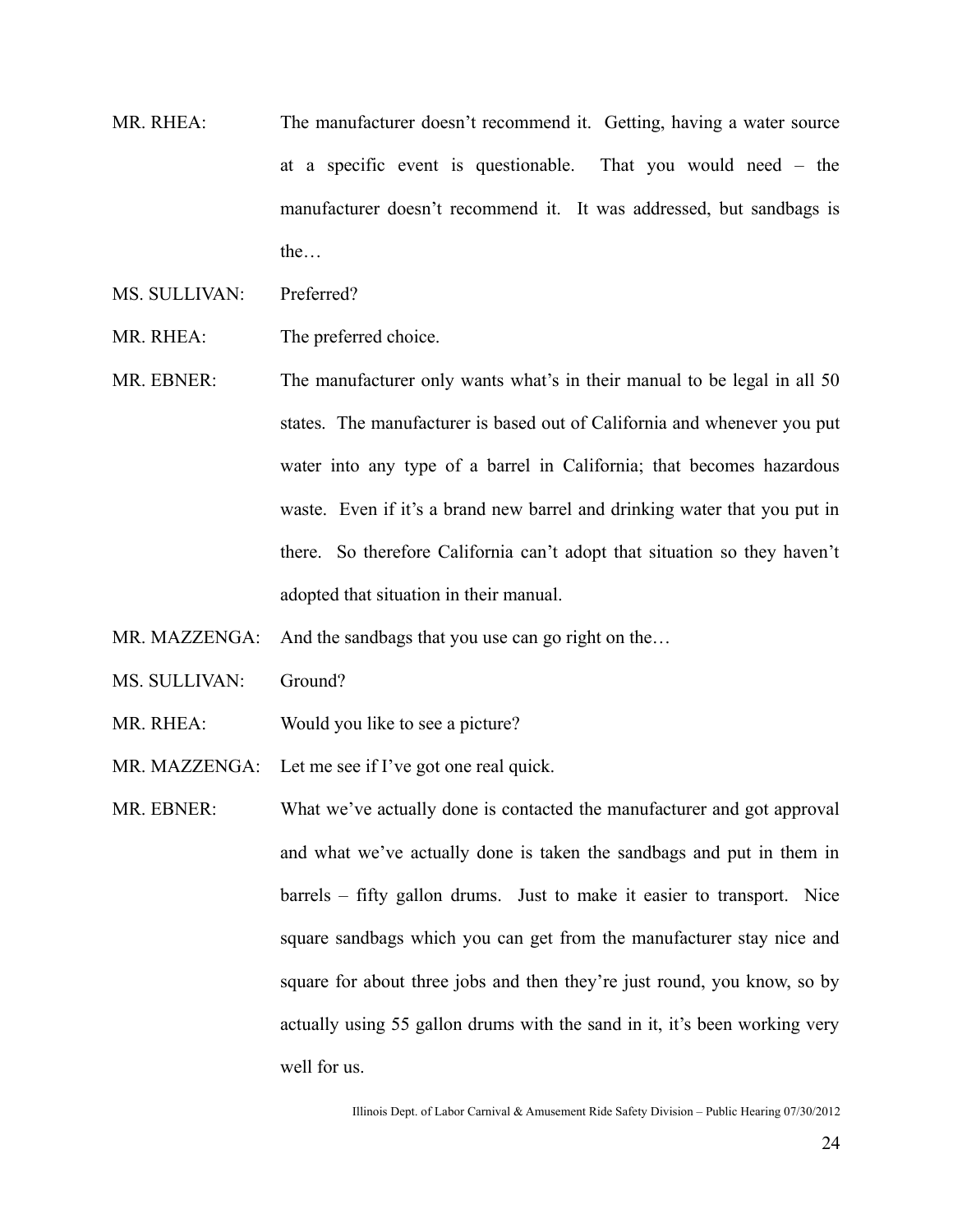- MR. RHEA: We're lugging sandbags. I'm not but...
- MS. SULLIVAN: (laughs) Yeah.
- MR. RHEA: I don't have a picture of the decelerator with the sandbags on it. I thought maybe I had.
- MR. MAZZENGA: I think I've seen them out, but we'll have to make a site visit and get a better look but…
- MR. RHEA: Ryan has. Ryan has.
- MR. CULTON: Just to be clear too, and Stephen mentioned that, in June I think it was, myself and two other inspectors visited a Moon Jump site and he had the – that was probably taken that day right?
- MR. RHEA: Yeah.
- MR. CULTON: They invited us up and it was, I think probably one of the first days that they…
- MR. MAZZENGA: Those are the bags?
- MR. RHEA: Yeah.
- MR. CULTON: Had the machine and the manufacturer was there and they opened their facility to us and we had a chance to watch it be put up, they went through their training that day, we were able to ask the manufacturer questions and it was a really good experience. So we did have that opportunity, with both The Fun Ones and the Moon Jump (inaudible) Extreme Engineering model.

MR. MAZZENGA: Excellent.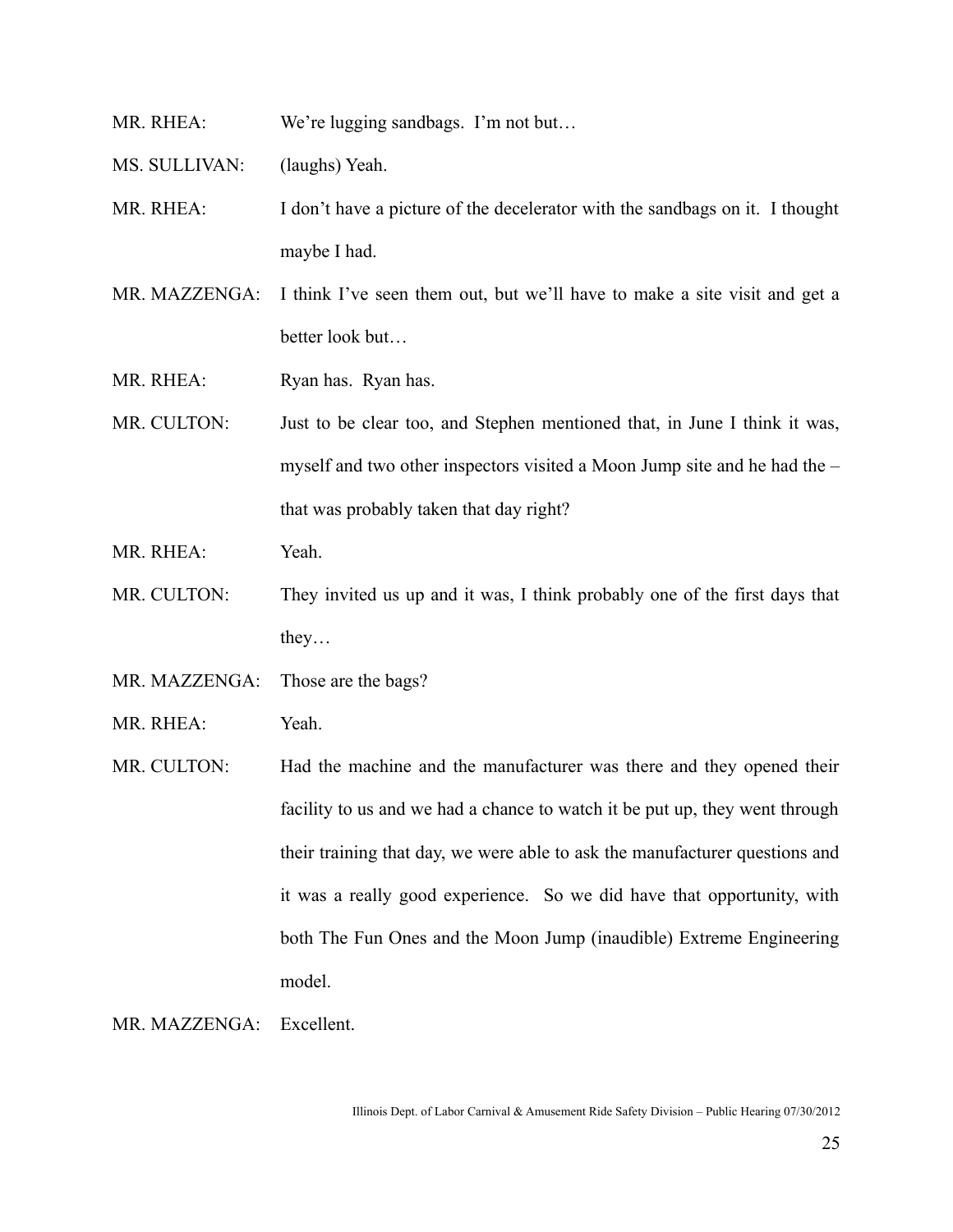- MR. CULTON: We've had a chance to talk with Spectrum Sports, one of the other manufacturers that we know of that's in the state. Because they're going to be at the State Fair, so we've been working with them about – one of the examples that I mentioned before, like fencing and how they anchor this thing off, so. But they've been accommodating and…
- MR. MAZZENGA: Cooperative.
- MR. CULTON: They've cooperated.
- MR. MAZZENGA: Because they have a tensioner on the bumper, just with the lever?
- MR. CULTON: For the...?
- MR. MAZZENGA: Spectrum.
- MR. CULTON: Oh, I…
- MR. MAZZENGA: Maybe now. One of the models had a tensioner mounted on it (inaudible).
- MR. RHEA: (inaudible)

MS. SULLIVAN: Now does this – is this all your, are these your tension gauges?

MR. RHEA: That's exactly what it is. For the record, we're just looking at pictures of the unit and that's correct, these are the, this is the tensioning area here. So we have an operator that stays back here and watches the gauge. We will watch how the riders come in, after the initial pressure is obtained, we keep an eye on how the riders come in and we randomly adjust this just to make sure it's keeping the pressure – making sure none of the cables have slipped. In the beginning, as a new unit, everything was stretching and moving and so, you know…

MS. SULLIVAN: Yeah, because cables do.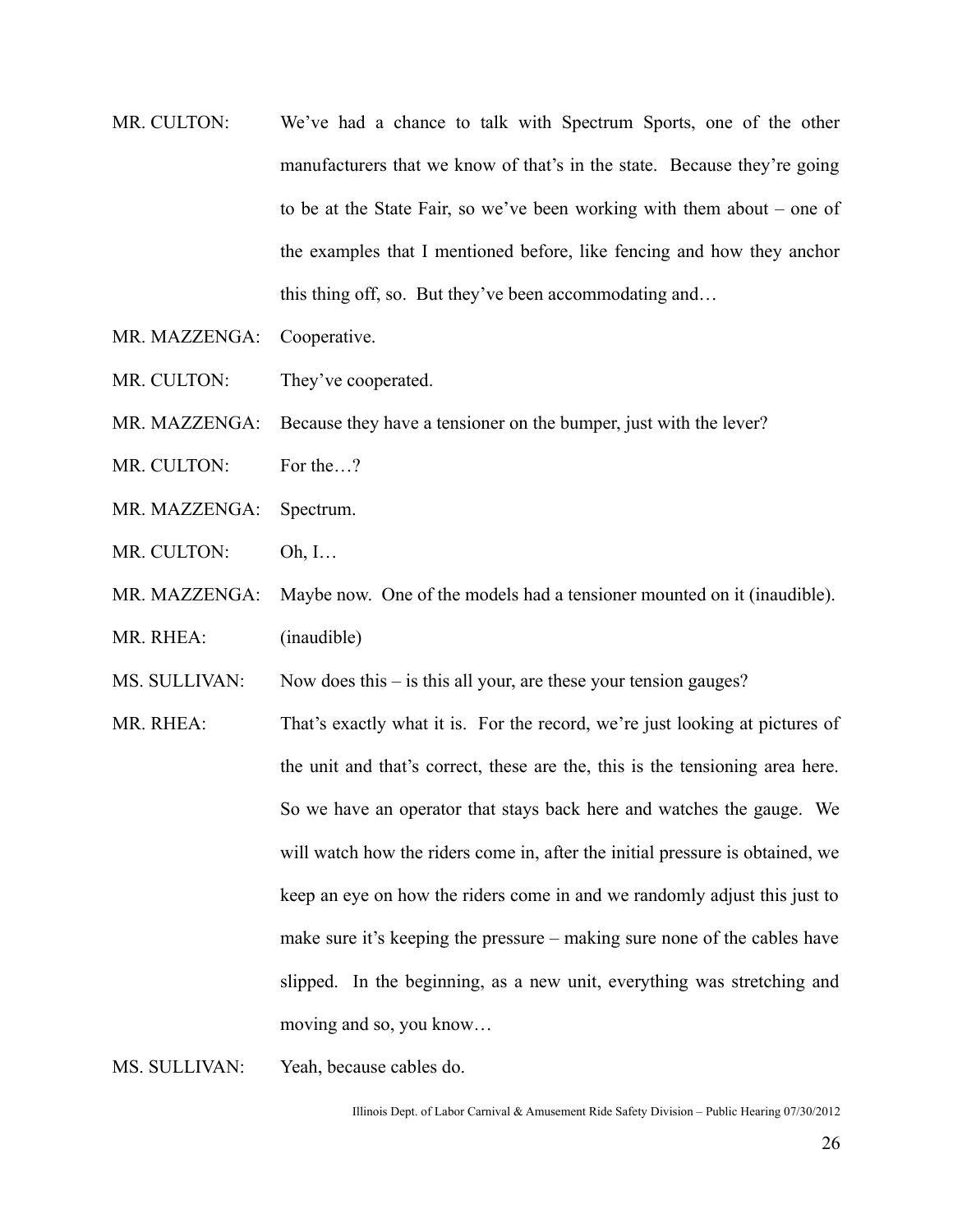MR. RHEA: Right, exactly. Now everything is – you know, we've had it out I think 18 times already this year, so it's tight and it's doing a nice job.

MS. SULLIVAN: Okay. Then do these cables roll up at some point?

- MR. RHEA: They do. At the end of the day this decelerator arm, this arm will go down, and then right here we have a winch on this side and winch on that side.
- MS. SULLIVAN: Mhm. Oh, I see.
- MR. RHEA: And then you have controllers, right, then this primarily the majority of the cable will roll back up into here. And this is your braking system, along here.
- MS. SULLIVAN: Okay. Now what is this made of?
- MR. RHEA: That is you know Dave, what's in that thing? Do you know?
- MR. EBNER: It's a series of springs that start smaller and get bigger and bigger and bigger in diameter. So it's a passive system, it's the ones where – I mean, if you've ever seen the YouTube ones where they're going across the bays out in the Caribbean – it's all spring systems, because…
- MR. RHEA: And then it's just covered with vinyl to protect the springs.
- MR. EBNER: Right. Yeah, exactly, so even if one spring were to break, there's 18 more in there, you know, so it's a very secure system that operates 100 percent of the time.
- MS. SULLIVAN: Cool.
- MR. RHEA: Did you want to see it, or?
- MR. MAZZENGA: Yeah I wanted to look I didn't see the springs.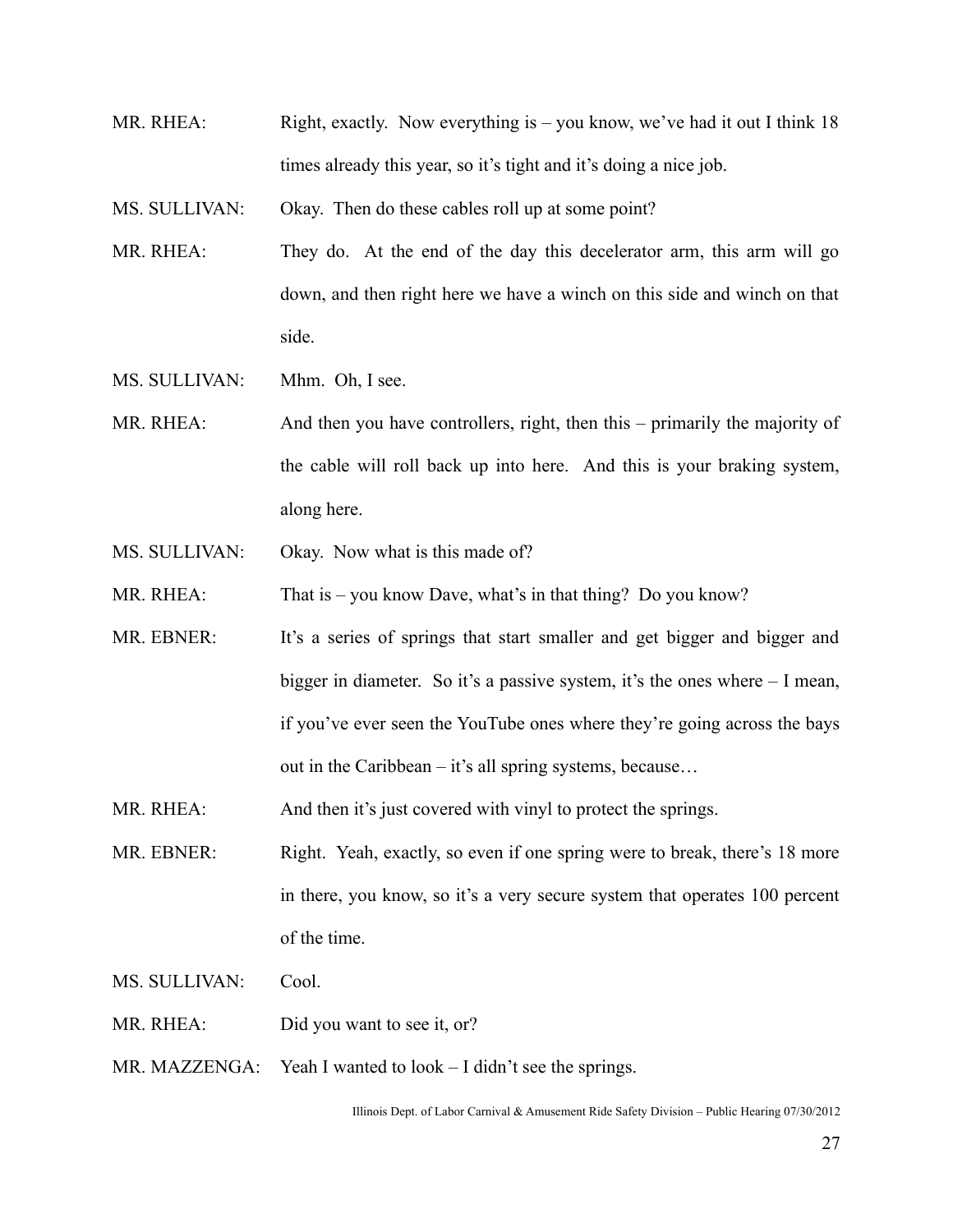MR. RHEA: It's in the black vinyl sleeve that goes out what, about 15 feet I guess?

- MR. MAZZENGA: These guys?
- MR. RHEA: Mhm. (affirmative)
- MR. MAZZENGA: It's like leaf springs.
- MR. RHEA: Exactly. Well it looks like leaf springs, but it's actual it's the cable. The cable is passing through it.
- MR. MAZZENGA: I have a question on how you get your distance right when you're setting up.
- MR. EBNER: There is no distance requirement. You have to have a minimum of 100 feet and then a maximum right now for the unit is 200 feet. There's actually a communication cable that attaches to both ends – the tower and the braking system – this was an idea I suggested to the manufacturer when I was out in California when they were introducing the unit. But the top of the tower has got electronic locks on the doors. So you just press a button, the lock opens, now you can open the door to let the people through. But in order for this system to work the safest, the decelerator arm needs to be in the up position so your cables are ten feet in the air, because that decelerator arm goes down to zero, effectively. So what happens now is they now have a computerized  $-$  it's a micro-switch system – where once the decelerator is in its fully raised position, a gravity switch is tripped which activates the locks on top of the tower. So the two ends are communicating to each other. So if the decelerator arm is down, you cannot open the doors.

Illinois Dept. of Labor Carnival & Amusement Ride Safety Division – Public Hearing 07/30/2012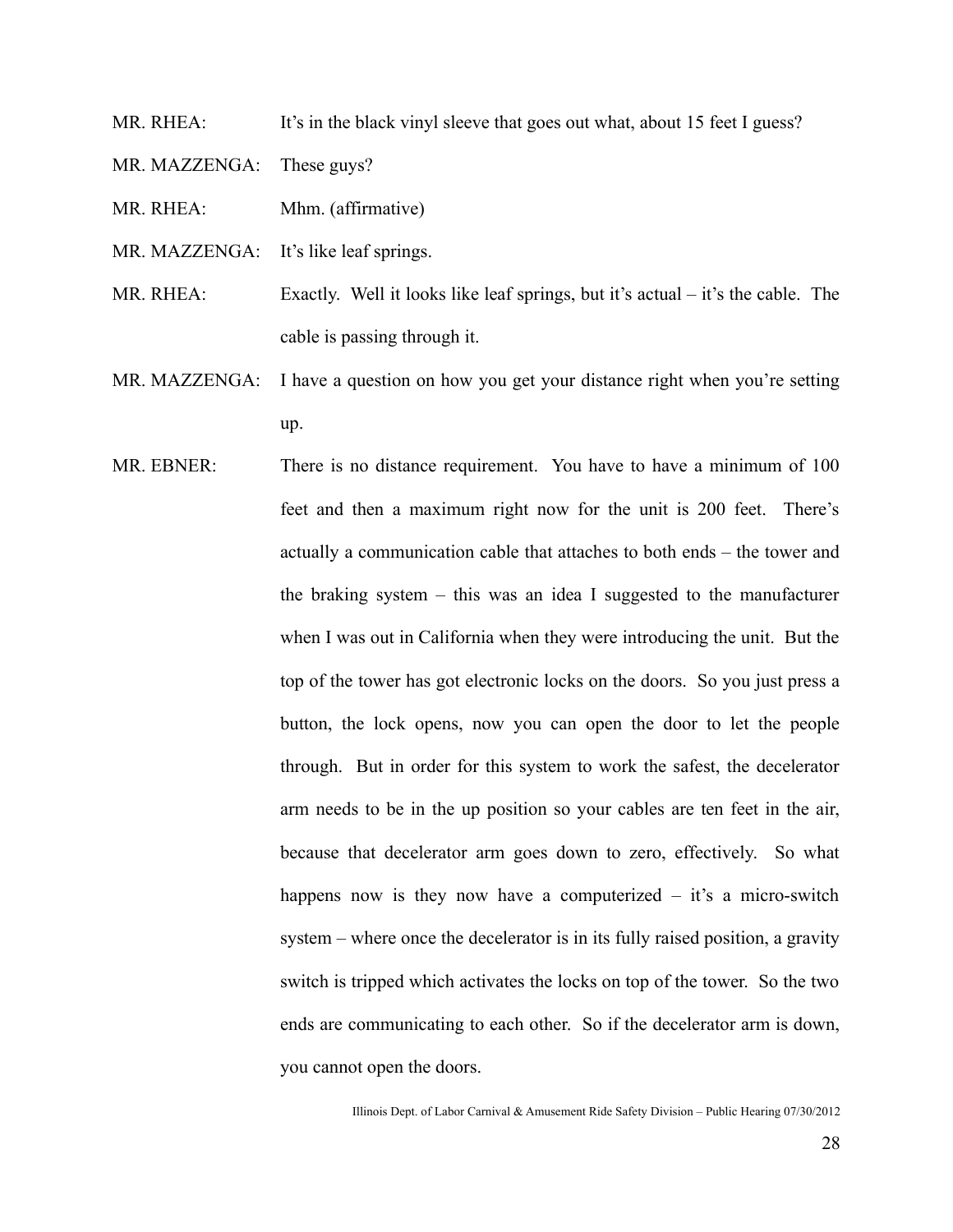MR. MAZZENGA: You have a signal interlock (inaudible).

MR. EBNER: Yeah.

- MR. RHEA: In our case, we every operator that's working the product, we have twoway radios with earpieces. They're constantly communicating back and forth. No one's allowed to send anyone of the tower unless call the decelerator and say releasing two. Decelerator's ready, go ahead and open the doors, go ahead and release them. We run with six people. It's overkill and I'm always the supervisor on the spot keeping an eye on things – so I have five guys running it – I am just keeping an eye on things, but we over-communicate. The manufacturer suggests hand signals. It doesn't work. We do two-way radios. That's the right way to do it.
- MR. MAZZENGA: Does your system have the interlock also?
- MR. RHEA: We have the exact same system.
- MR. MAZZENGA: So that's from the manufacturer?
- MR. EBNER: Yeah, the manufacturer adopted it.
- MR. MAZZENGA: Excellent.
- MS. SULLIVAN: Now the interlock, does that require power?
- MR. RHEA: It does not. Does it?
- MR. EBNER: Yeah.
- MR. RHEA: No, the batteries are that's right, you're right there is a battery at the tower and there's two batteries at the decelerator. I don't know which battery…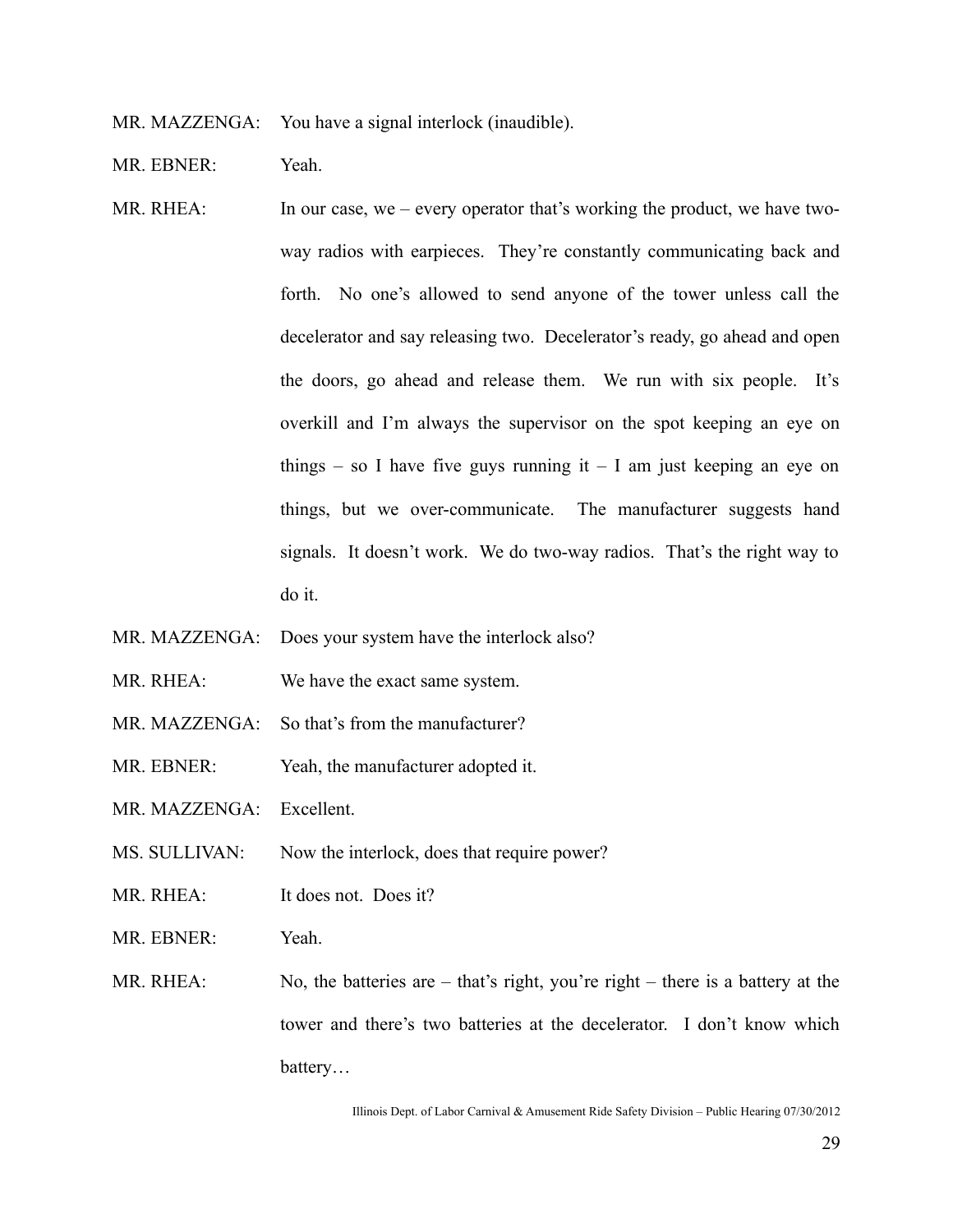- MR. EBNER: The battery off the decelerator is what's powering the system.
- MS. SULLIVAN: And what does it make it that the doors are normally closed then?
- MR. EBNER: Correct.
- MS. SULLIVAN: When it's open or...
- MR. RHEA: They're spring-loaded doors. After they're opened there's a switch for the operator behind, where they can open up the doors.
- MS. SULLIVAN: And they can only be opened if there is power.
- MR. RHEA: Correct. If there's a clear signal from the tower to the decelerator...
- MR. EBNER: And the decelerator is in its fully raised position.
- MR. RHEA: Right.
- MS. SULLIVAN: Okay.
- MR. RHEA: Once again, there is a level for lack of a better term think of your thermostat at home. If it's not level, it's not allowing the doors to open up.
- MS. SULLIVAN: Okay.
- MR. RHEA: And then the doors are spring-loaded. That slams them shut after the rider has left the top.
- MR. MAZZENGA: You have two riders? Do they go at the same time or are they staggered?
- MR. EBNER: Correct. They can go at the same time. Whether or not you allow them too is…
- MR. RHEA: I stagger them.
- MR. EBNER: We'll stagger them if we have a total of 400 pounds of riders going. But if we have two kids, we'll let them go at the same time. The unit's tested at two, 250 pound riders simultaneously.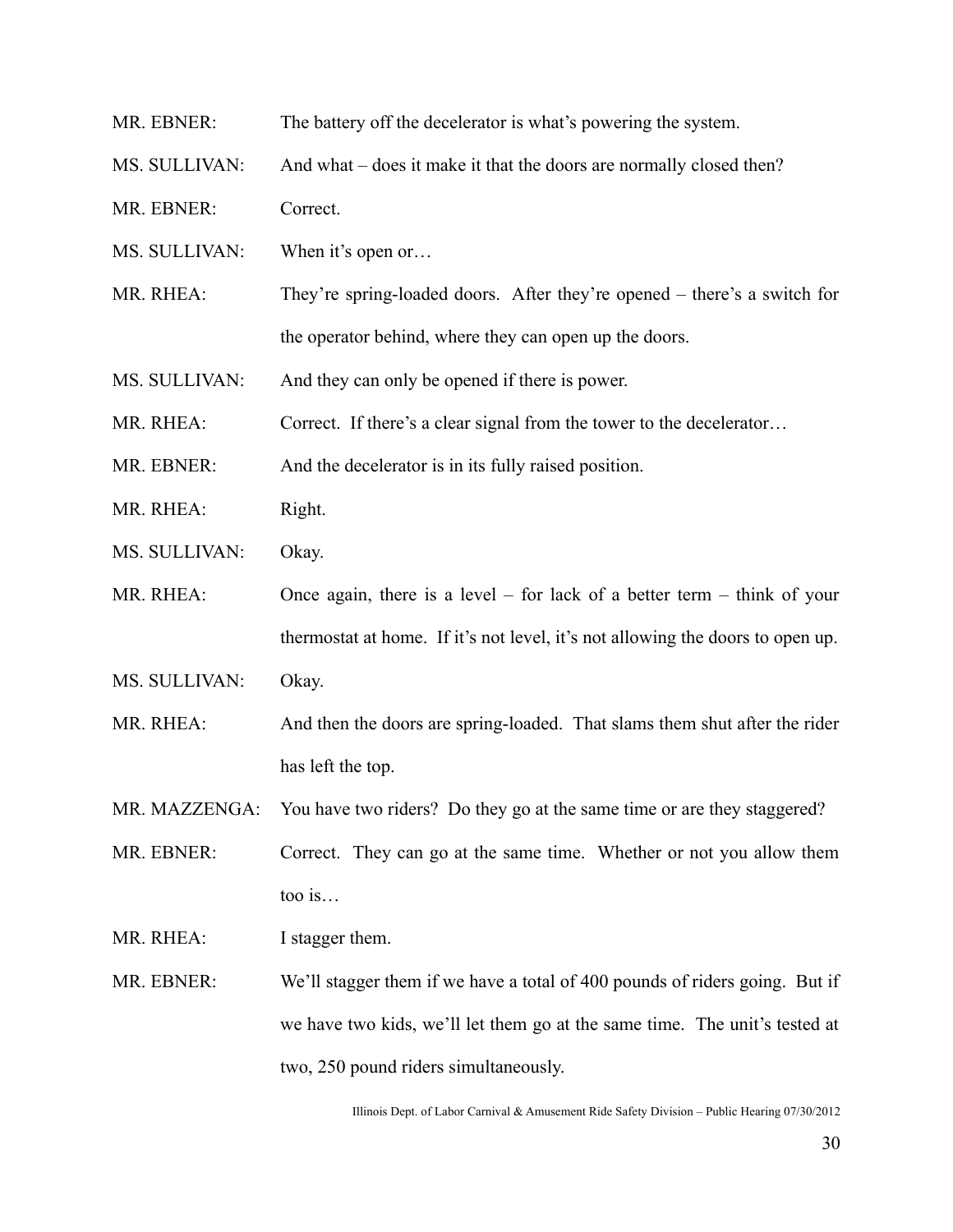MR. RHEA: We keep a scale at the beginning, where they're harnessing. I don't care if you're 5 pounds or your 300 pounds, everybody will stand on that scale. The scale doesn't have numbers on it. We took and altered the scale. There is a green area for go, there is a red area for you can't go. From 40 up to 250 pounds is safe in our, in the manufacturer's minds. So some people go I don't want you to see my number – it's your number, you keep it. But you have to stand on my scale so I can see if you're in the green area. That works out real well if you guys haven't created that already. Now we do not allow riders on the stairs if there are two in the tower. Once the tower is cleared, then we'll allow two more riders up the stairs.

MR. MAZZENGA: I like that.

- MR. RHEA: We've had this weekend we were at one location for two days and they wanted to use the slide as an amusement as well. Not only can we go to the top, if you want to zip, go ahead. If you don't you can go up the tower, which is only about 5 feet from the top and you can use the slide and go down. It's the walk of shame or the slide of shame. You get afraid and you get scared and you don't want to go down, I'll have you go down the slide. I'm a slide guy, by the way. (laughter) I'm not a height guy. Nevertheless, we do not allow riders just to go up to use the slide. It's a zip line – and by the way, we have a slide with it too.
- MR. MAZZENGA: Have you had any component failures since you've put your units into service? How have they been?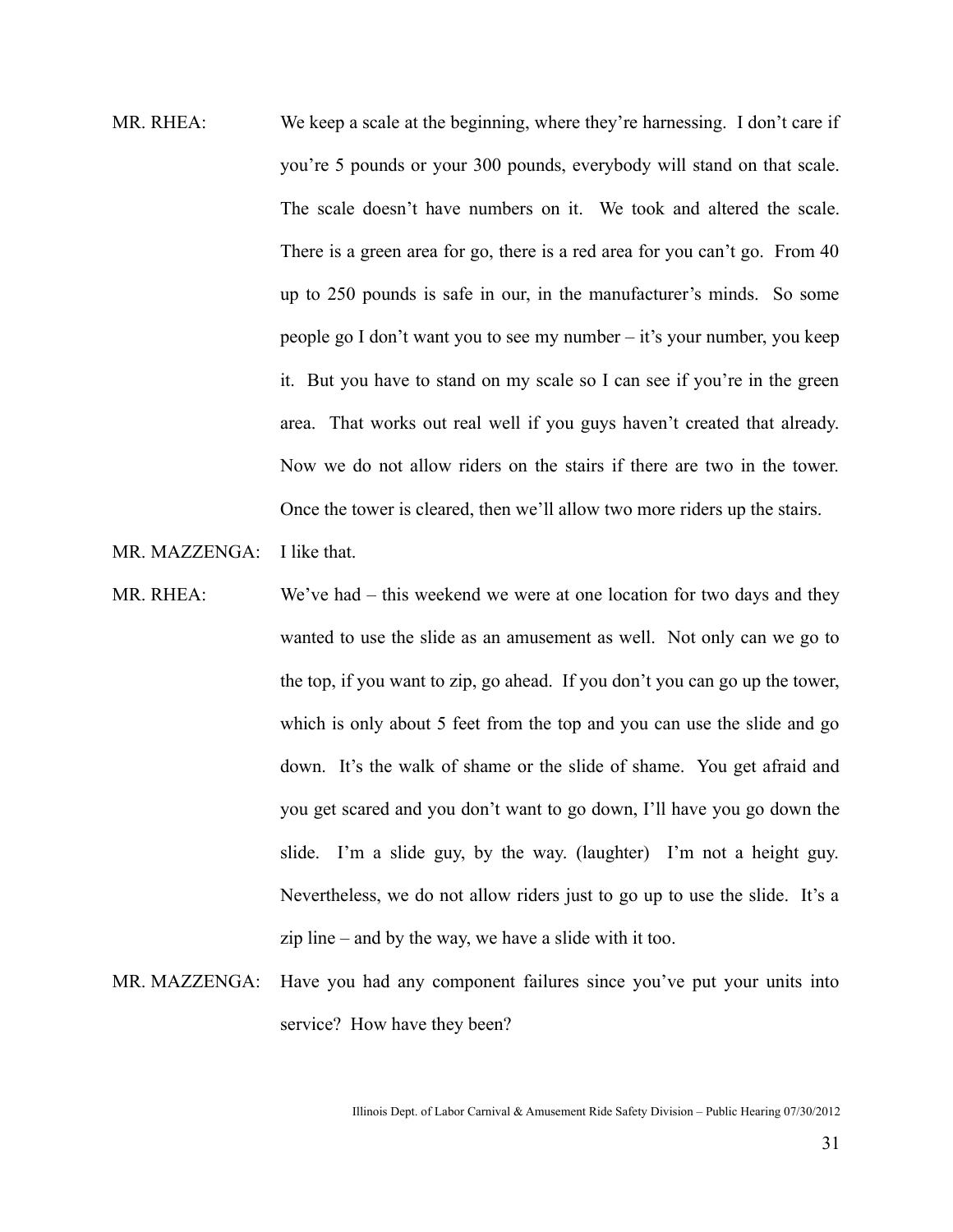- MR. EBNER: Been good. We got one of the first units shipped by the manufacturer and they actually shipped a component installed upside down and it's the switch that controlled the doors. So after troubleshooting that, we just switched the component box upside down and it works fine. But other than that it's been spectacular.
- MR. RHEA: I trained on theirs. I think you went to California at one point, didn't you? I think I flew on another trip. We actually went out there and trained with the manufacturer before shipping them here. We wanted to understand – and when I was out there, I told him break it. Break this thing. Let's, what can possibly go wrong? We want to know how to fix to it, and we did. We practiced on yours, and we broke it many times. (laughter) We figured it out, but – sorry about that box thing upside down (laughter) We should have fixed that before. But anyway as far as the components, knock on wood. We've been good. We've been good.
- MR. MAZZENGA: How about service bulletins? Have they sent out safety bulletins or service bulletins or are you just a phone call away?
- MR. EBNER: Yeah we're just a phone call away. No service bulletins have been issued right now.
- MR. RHEA: We have the manufacturer's rep, he's coming over to my home on Tuesday and he's flying in to do an event – something up in Kenosha – but he wants to come in and just check a couple of things on ours, just to make sure we're in good shape. We communicate a lot. We got a care package just the other day. At the top, the operators do need to wear  $-$  and I hope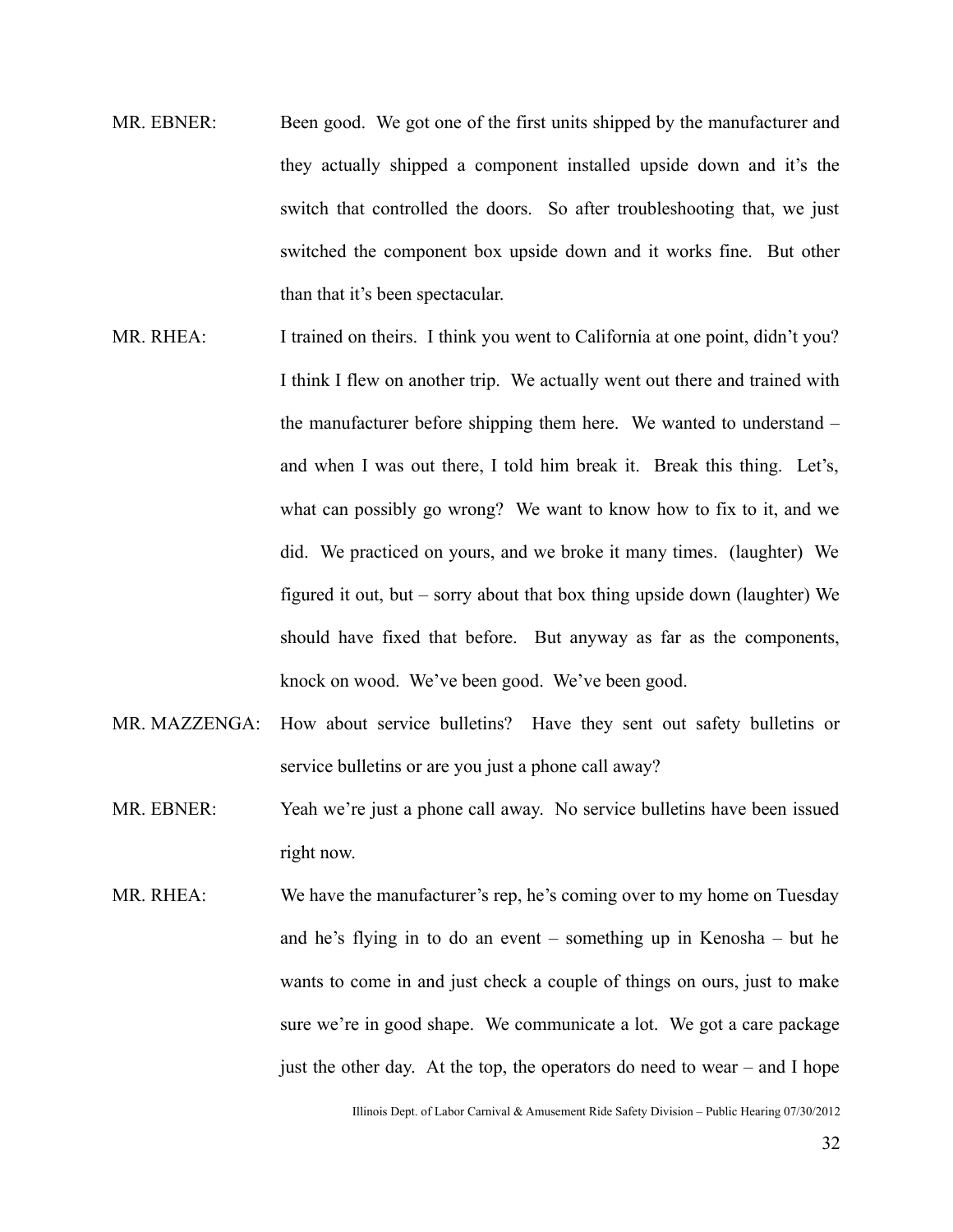you guys are doing it as well – five point harnesses. There's not anyone in the tower that's not connected. So the operator  $-$  it looks like a forklift type of thing – he's anchored in at the top of the wall, or at the top of the tower. When a rider comes to the top, there are two lanyards coming off of him. The first things we do is we attach him to the side of the tower. So you're always connected when you're on the top of the tower. When we are putting them on the cable, there's two lanyards. One lanyard's going up. We fasten it, then we take the other lanyard off the wall at that point and then we hook it to the top. Now he has his safety and he has his primary cable – or lanyard – to go down. But at no time – we had the news come out to our location on Around Town and we had them out there a few weeks ago. Ana scurried up to the top of the tower and I said I don't give a damn who she is, tell her to get off the tower, she's got to have a lanyard on. So she came down and we got her harness on and we put her about the top of the tower and put her back in, but safety is number one.

MR. MAZZENGA: Were you at Swedish Days? In Geneva?

MR. RHEA: No.

- MR. EBNER: We were in Geneva, I don't know if it was Swedish Days or not, but...
- MR. MAZZENGA: Okay, yeah that was on I saw that on WGN or in the Tribune.

MR. RHEA: Yeah that wasn't us, must've been you.

- MR. MAZZENGA: Okay, okay.
- MR. RHEA: We were in Lake Geneva doing an event, but that was a private residence.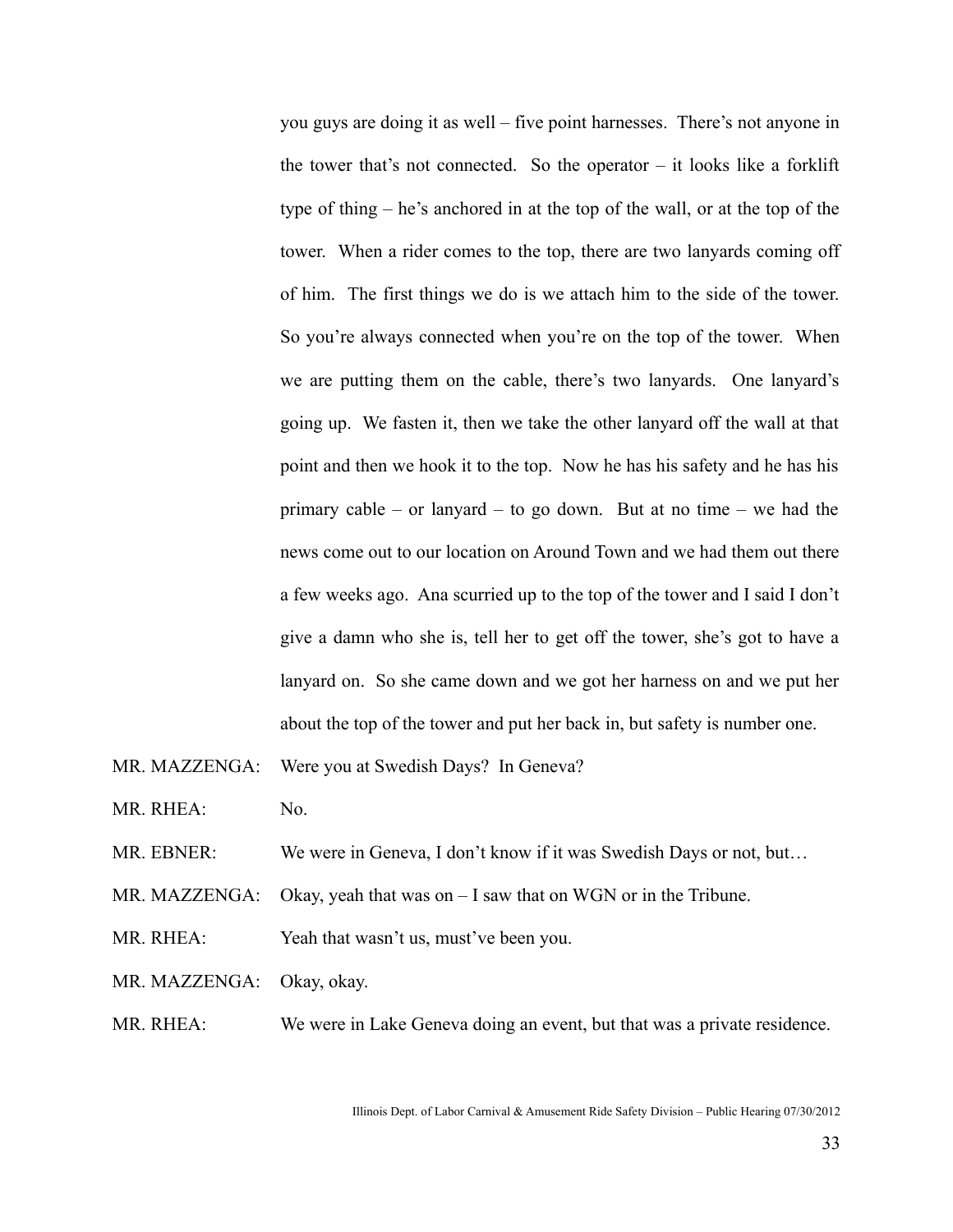- MR. CULTON: One thing, and I don't know if you guys want to comment on it in the public hearing, but in your discussions with Extreme Engineering, did they give you a sense of what kind of service after the sale they do for you? Do they come back in a year and train your operators or give you – is that part of the service contract that you have with them, or any, to keep continuing training or maintenance on the machine once you've purchased it? Machine's not the right word – um, ride.
- MR. EBNER: It's something you can contract them for. I am actually certified by Extreme Engineering to train operators in stuff like that. And I'm sure Steve is. But there's no real necessity for that.
- MS. SULLIVAN: As long as they've trained the trainer.
- MR. EBNER: Exactly.
- MR. RHEA: And they continue to once again, there's a gentleman there, he's coming, on the way down here he texted me hey I'm going to be in Tuesday, what's happening, I said come by my home for dinner, he said I'll check out your ride on Wednesday before I go up to my job – this is the first product I've bought from Extreme Engineering, but they have been over and above. If they – there was a little pin that one, I don't know what state it was in, a pin came out. It was for a pulley. Well a few days later I got a pin in the mail saying hey you might want to keep this with your unit, we got a report of one that fell off. It was like a little C-clamp.

MR. EBNER: It came off of our unit.

MR. RHEA: Oh, was it yours? (laughter) Oh, okay, I thought – okay, so.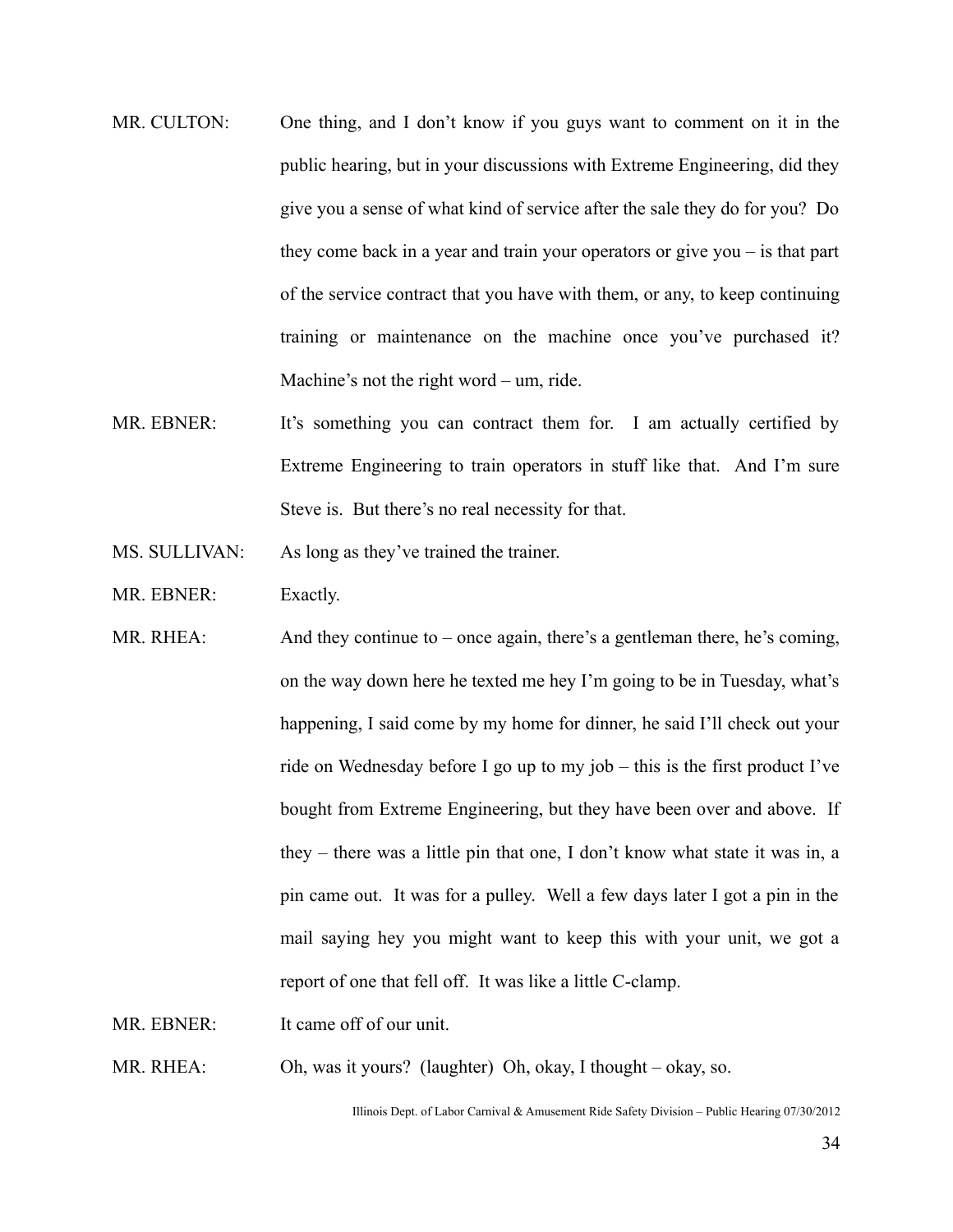- MR. EBNER: I carry a half a dozen extra of them now. They're used all over. But yeah, it was just a matter of putting the pin back in, so no big deal.
- MR. RHEA: But they do communicate that. If there's a problem in the field, here's what we learned, let me share it with you and let's take care of the problem. So they have over-communicated as far as I'm concerned.
- MR. CULTON: Well I mean I know right now there's obviously two main manufacturers of these units, but it's only a matter of time until there's probably twice as many. I mean it probably will exponentially go up.
- MS. SULLIVAN: Mhm. (affirmative)
- MR. CULTON: So we have to be a little conscientious of, you know, that the rules aren't just geared toward two manufacturers, or one, or twelve. And so we appreciate your insight into that, but I think it's one of the things that's our task – of the Board and of the sub-committee – we have be a little careful with that as well.
- MS. SULLIVAN: Well in the amusement industry it often happens that if something comes out and it's popular, then people start making them in their garage.
- MR. RHEA: Yeah, you're right.
- MS. SULLIVAN: And that's what we're hoping to make the regulations such that that's really – it's going to be very difficult for them to pass all the proper protocols to be able to use those.
- MR. RHEA: It may be helpful to contact Extreme Engineering as well and ask for a manual.
- MR. CULTON: Yeah, we have.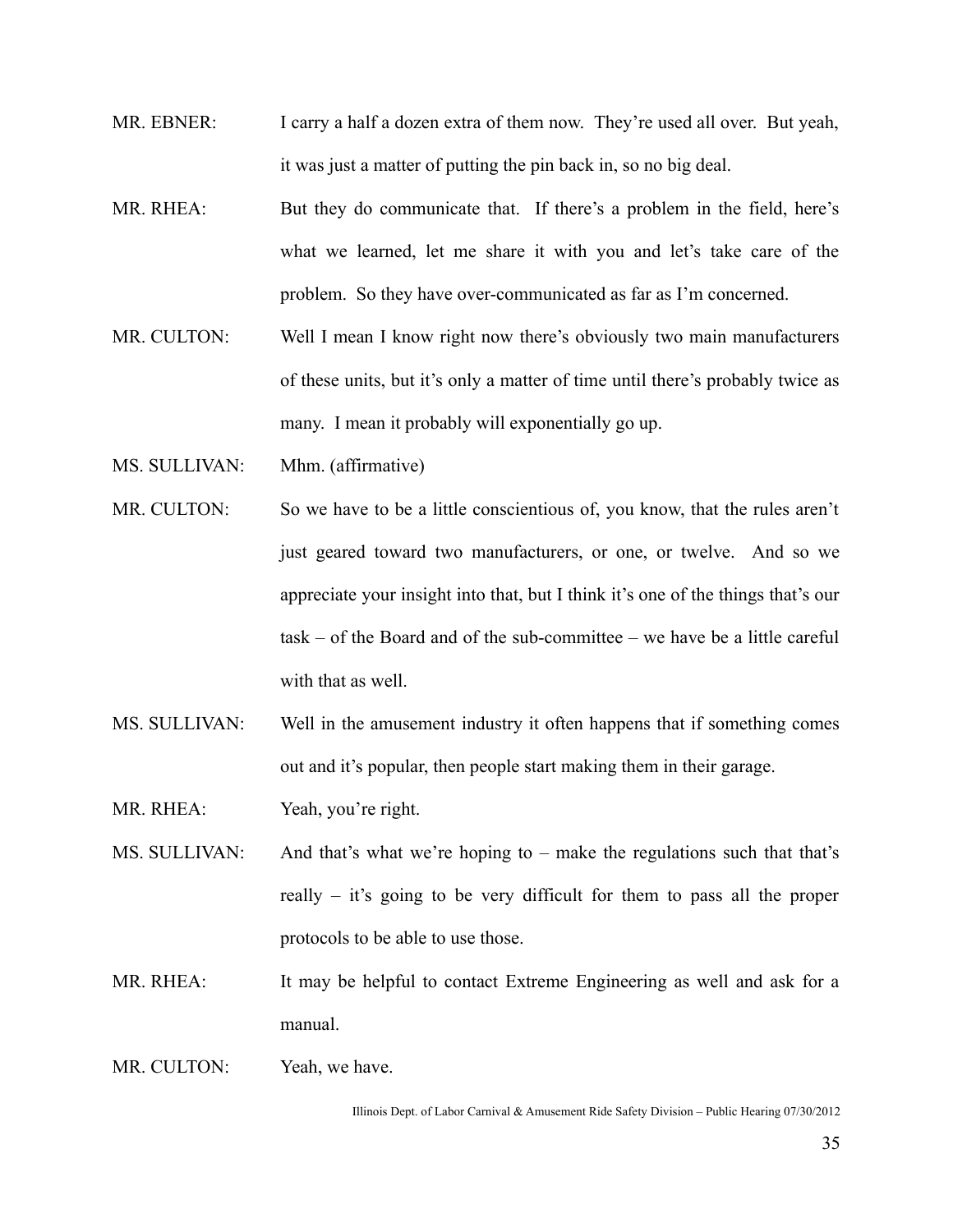- MR. RHEA: Or have you already? Okay, alright. The gentleman, the engineer that actually created this amusement is the gentleman that also trained us on it – that taught me how to break it and helped me put it back together again. So we've learned from the designer himself. So we feel like we're very educated. We learn something every day, but I do feel we're able to bring out a great product and operate it safely.
- MR. CULTON: Okay.
- MS. SULLIVAN: Because the general public will show you new ways to break it.
- MR. RHEA: Oh my god. (laughter)
- MS. SULLIVAN: That is the way in the amusement industry. Any time you deal with the general public it's a challenge.
- MR. CULTON: Okay, are there any other comments that you guys want to get on the record?
- MR. RHEA: At this point I do not.
- MR. EBNER: I'm good.
- MR. CULTON: Patty?
- MS. SULLIVAN: I'm good. (laughter)
- MR. CULTON: Angelo?
- MR. MAZZENGA: Oh I have a question Ryan. If anyone had a comment to submit at this point, how would they do it? I mean a written comment.
- MR. CULTON: A written comment? Oh. The meeting notice was put in the Breeze Courier – this is the official newspaper of the state – and that's where we post all of our meeting notices. So they had over 30 days to submit a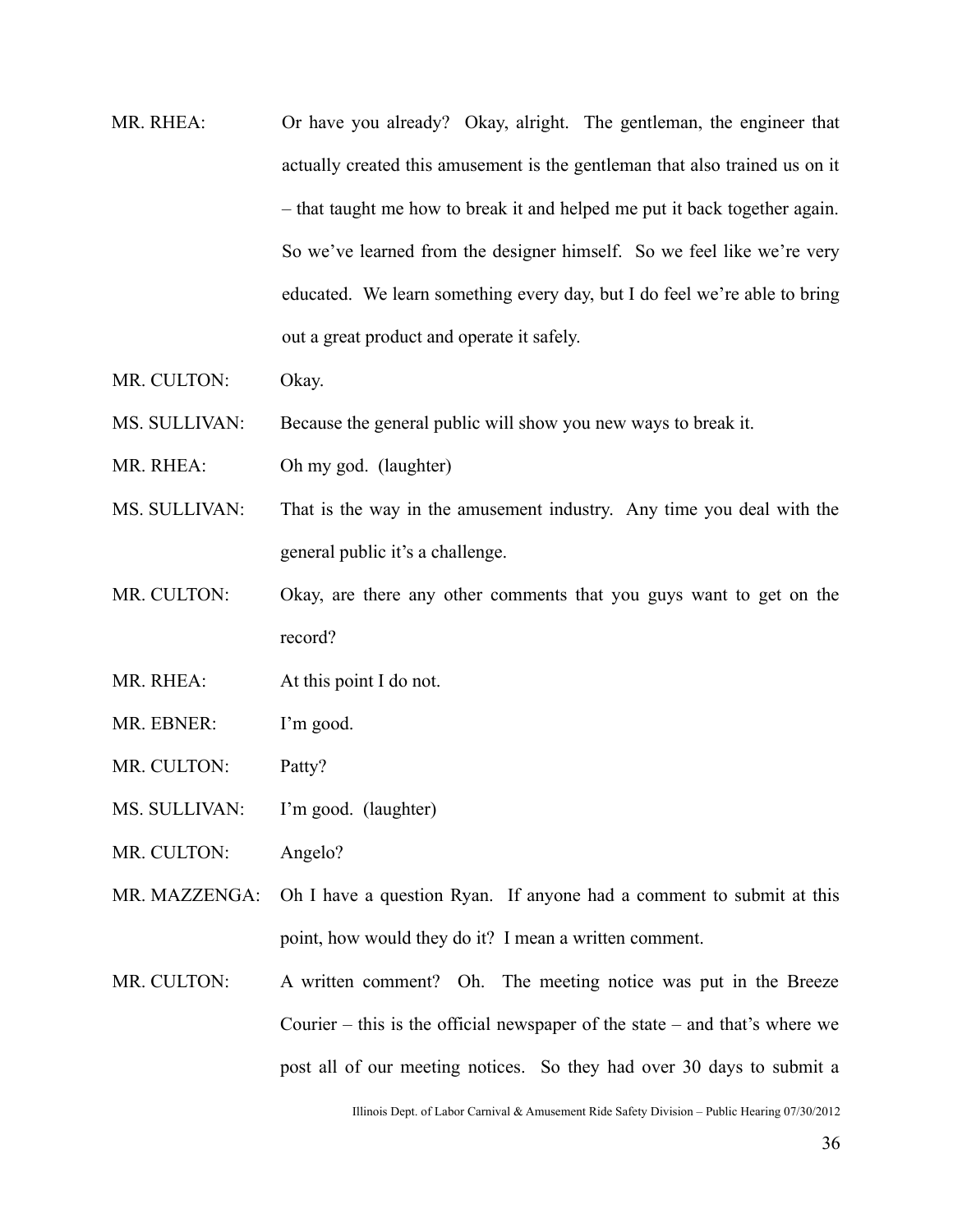written comment, if somebody wanted to. Now today, anybody that's here that wants to submit a written comment can just submit it to us and we take it into consideration.

- MR. MAZZENGA: Okay, and they'd submit it today.
- MR. CULTON: Yeah. They'd need to submit it by today. Now there's still the other 45 day period after we submit to JCAR that there's still an opportunity for – that's the second phase I talked about where people can actually make a public comment as well.
- MR. MAZZENGA: Thank you. I might submit a comment.
- MR. CULTON: Okay.
- MR. CULTON: Alright. Well on behalf of the Department of Labor, I'd like to thank you for your time and consideration today. After today's hearing, the transcript of this hearing will be prepared and it will be posted on the Department's website and provided to the Board. Public comments are then taken into consideration by the Board and the Board's proposal will need to go through the rule-making process that's set forth in the Illinois Administrative Procedure Act. In addition to the publication of the proposal in the Illinois register allowing for written public comment, additional notice is given to JCAR, which is a joint committee made up of legislators. JCAR also reviews the Board's proposal, and may suggest modifications or changes to the rule. JCAR then holds a hearing to consider the proposal. Public comment is not allowed at the JCAR